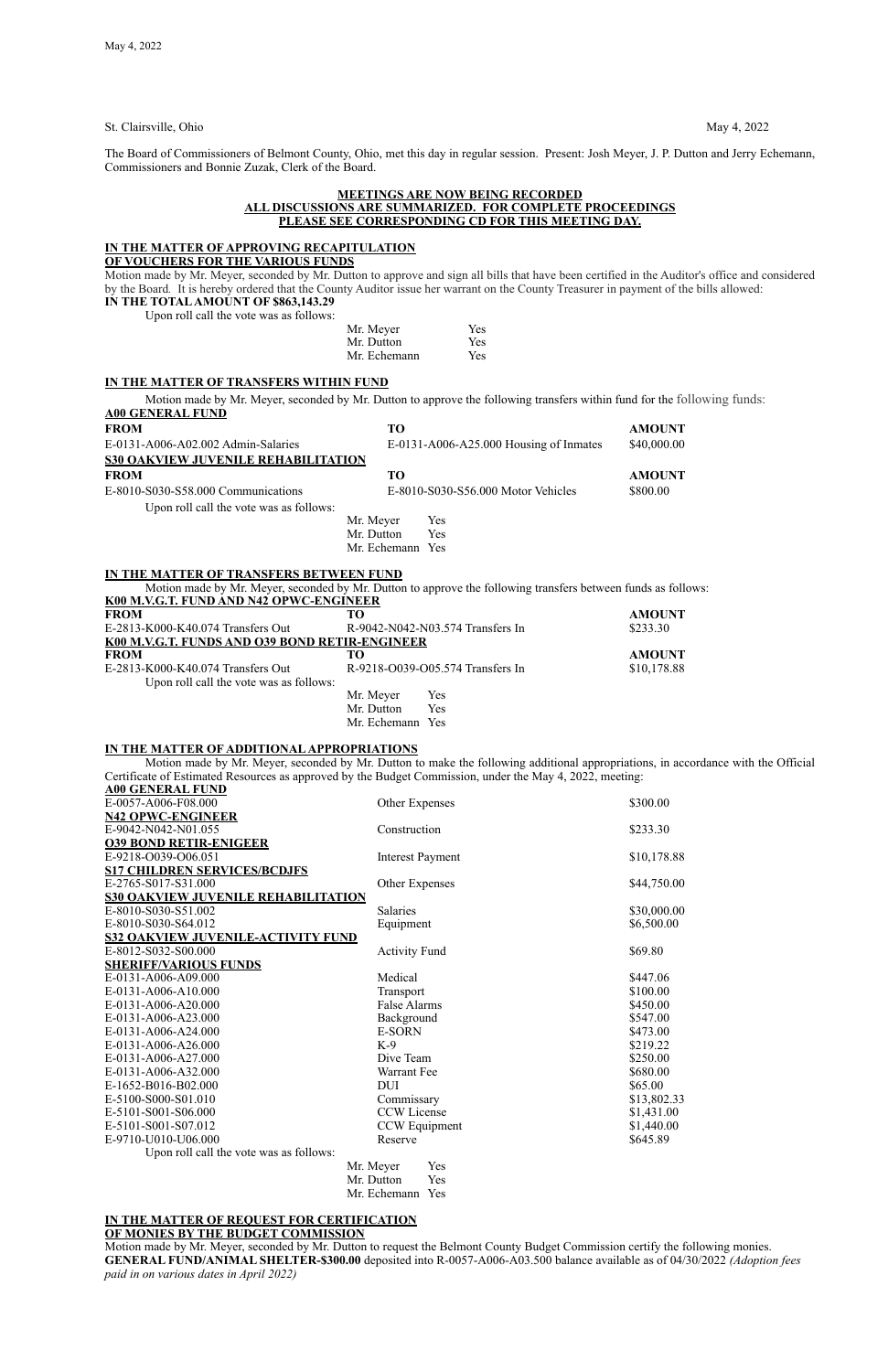Upon roll call the vote was as follows:

| Mr. Meyer    | Yes        |
|--------------|------------|
| Mr. Dutton   | <b>Yes</b> |
| Mr. Echemann | <b>Yes</b> |

## **IN THE MATTER OF APPROVING**

### **THEN AND NOW CERTIFICATE/AUDITOR'S**

Motion made by Mr. Meyer, seconded by Mr. Dutton to execute payment of Then and Now Certification dated May 4, 2022, presented by the County Auditor pursuant to O.R.C. 5705.41(d)1, and authorizing the drawing of warrant(s) in payment of amounts due upon contract to order. Upon roll call the vote was as follows:

| Mr. Meyer    | Yes |
|--------------|-----|
| Mr. Dutton   | Yes |
| Mr. Echemann | Yes |

#### **IN THE MATTER OF APPROVING MINUTES OF REGULAR BOARD OF COMMISSIONERS MEETING**

Motion made by Mr. Meyer, seconded by Mr. Dutton to approve the minutes of the Belmont County Board of Commissioners regular meeting of April 27, 2022.

Upon roll call the vote was as follows:

| Mr. Meyer    | <b>Yes</b> |
|--------------|------------|
| Mr. Dutton   | <b>Yes</b> |
| Mr. Echemann | <b>Yes</b> |

## **IN THE MATTER OF ACCEPTING THE RESIGNATION OF BRANDY SMITH,**

**ELIGIBILITY/REFERRAL SPECIALIST II/BCDJFS**

Motion made by Mr. Meyer, seconded by Mr. Dutton made to accept the resignation of Brandy Smith, Eligibility/Referral Specialist II at the Belmont County Department of Job and Family Services, effective April 29, 2022.

Upon roll call the vote was as follows:

| Mr. Meyer    | Yes        |
|--------------|------------|
| Mr. Dutton   | <b>Yes</b> |
| Mr. Echemann | <b>Yes</b> |

## **IN THE MATTER OF ACCEPTING THE RETIREMENT OF**

#### **GARY SCHRICKEL, IV-E CASE MANAGER/BCDJFS**

Motion made by Mr. Meyer, seconded by Mr. Dutton to accept the retirement of Gary Schrickel, IV-E Case Manager at the Belmont County Department of Job and Family Services effective May 5, 2022.

Upon roll call the vote was as follows:

| Mr. Meyer    | <b>Yes</b> |
|--------------|------------|
| Mr. Dutton   | <b>Yes</b> |
| Mr. Echemann | <b>Yes</b> |

## **IN THE MATTER OF ADOPTING RESOLUTIONS AUTHORIZING THE HIRING**

## **OF EMPLOYEES FOR BELMONT COUNTY DEPARTMENT OF JOB AND FAMILY SERVICES**

Motion to adopt the resolutions authorizing the hiring of the following for Belmont County Department of Job and Family Services:

- Emily Cominsky, Full-time Permanent Children Services Case Manager, effective May 2, 2022
- Jeffrey Edwards, Full-time Permanent Maintenance Repair Worker II, effective May 9, 2022
- Michelle Forgacs, Full-time Permanent Eligibility/Referral Specialist II, effective May 16, 2022
- Sierra Matthew, Full-time Permanent Income Maintenance Aide II, effective May 23, 2022

*Note: These are replacement positions.*

### **RESOLUTION**

**WHEREAS,** pursuant to the Ohio Revised Code, the Belmont County Board of Commissioners serves as co-appointing authority for the Belmont County Department of Job and Family Services; and

**WHEREAS,** in this capacity, the Board has the authority to establish compensation and benefit levels and authorize any hiring and/or other employment changes.

**NOW THEREFORE, BE IT RESOLVED THAT,** the Belmont County Board of Commissioners does hereby grant the Director of the Belmont County Department of Job and Family Services, the authority to hire Ms. Emily Cominsky, effective May 2, 2022, as a Children Services Case Manager. Ms. Cominsky will be employed as a full- time permanent, bargaining unit employee. Compensation shall be in accordance with the salary schedule as indicated in the current bargaining unit labor contract.

### **RESOLUTION**

**WHEREAS,** pursuant to the Ohio Revised Code, the Belmont County Board of Commissioners serves as co-appointing authority for the Belmont County Department of Job and Family Services; and

**WHEREAS,** in this capacity, the Board has the authority to establish compensation and benefit levels and authorize any hiring and/or other employment changes. **NOW THEREFORE, BE IT RESOLVED THAT,** the Belmont County Board of Commissioners does hereby grant the Director of the

Belmont County Department of Job and Family Services, the authority to hire Mr. Jeffrey Edwards, effective May 9, 2022 as a Maintenance Repair Worker II. Mr. Edwards will be employed as a full-time permanent, bargaining unit employee. Compensation shall be in accordance with the salary schedule as indicated in the current bargaining unit labor contract.

### **RESOLUTION**

**WHEREAS,** pursuant to the Ohio Revised Code, the Belmont County Board of Commissioners serves as co-appointing authority for the Belmont County Department of Job and Family Services; and

**WHEREAS,** in this capacity, the Board has the authority to establish compensation and benefit levels and authorize any hiring and/or other employment changes.

**NOW THEREFORE, BE IT RESOLVED THAT,** the Belmont County Board of Commissioners does hereby grant the Director of the Belmont County Department of Job and Family Services, the authority to hire Ms. Michelle Forgacs, effective May 16, 2022 as an Eligibility/ Referral Specialist II. Ms. Forgacs will be employed as a full-time permanent, bargaining unit employee. Compensation shall be in accordance with the salary schedule as indicated in the current bargaining unit labor contract.

### **RESOLUTION**

**WHEREAS,** pursuant to the Ohio Revised Code, the Belmont County Board of Commissioners serves as co-appointing authority for the Belmont County Department of Job and Family Services; and

**WHEREAS,** in this capacity, the Board has the authority to establish compensation and benefit levels and authorize any hiring and/or other employment changes.

**NOW THEREFORE, BE IT RESOLVED THAT,** the Belmont County Board of Commissioners does hereby grant the Director of the Belmont County Department of Job and Family Services, the authority to hire Ms. Sierra Matthews, effective May 23, 2022, as an Income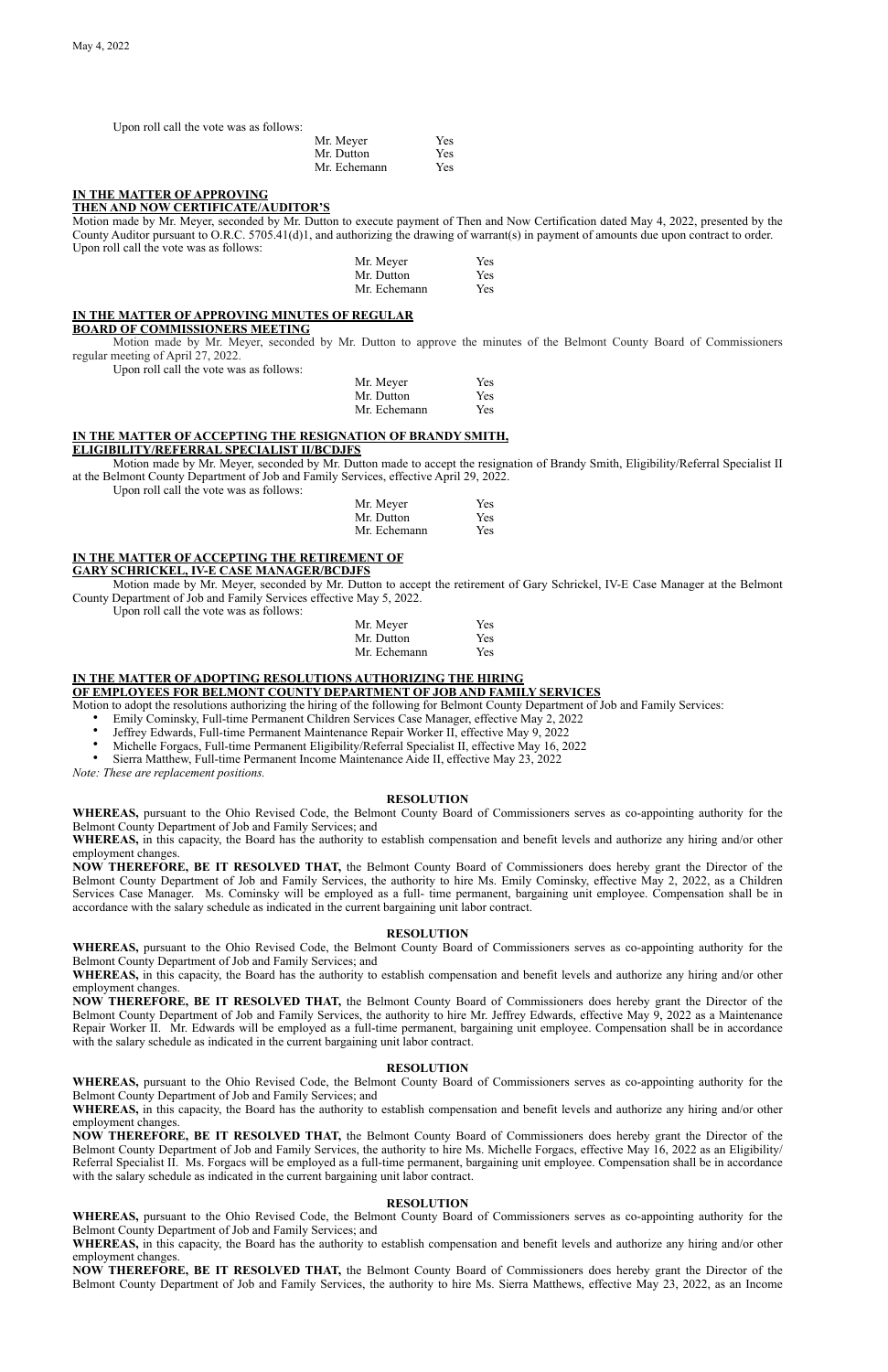Maintenance Aide II. Ms. Matthews will be employed as a full-time permanent, bargaining unit employee. Compensation shall be in accordance with the salary schedule as indicated in the current bargaining unit labor contract. Upon roll call the vote was as follows:

| Mr. Meyer    | Yes |
|--------------|-----|
| Mr. Dutton   | Yes |
| Mr. Echemann | Yes |

### **IN THE MATTER OF APPROVING THE PROMOTION OF JASON LEWIS, FULL-TIME KENNEL STAFF TO FULL-TIME ASSISTANT DOG WARDEN**

Motion made by Mr. Meyer, seconded by Mr. Dutton to approve the promotion of Jason Lewis from full-time Kennel Staff to full-time Assistant Dog Warden at the Belmont County Animal Shelter, effective May 8, 2022 at pay grade 4, minimum step. *Note: This is a replacement position.*

Upon roll call the vote was as follows:

| Mr. Meyer    | Yes |
|--------------|-----|
| Mr. Dutton   | Yes |
| Mr. Echemann | Yes |

## **IN THE MATTER OF HIRING ALEXA BROWN**

#### **AS PRN LPN/JAIL**

Motion made by Mr. Meyer, seconded by Mr. Dutton to approve the hiring of Alexa Brown as a PRN LPN at the Belmont County Jail, effective May 9, 2022, at pay grade 7, minimum step.

*Note: This is a replacement position.*

Upon roll call the vote was as follows:

| Mr. Meyer    | <b>Yes</b> |
|--------------|------------|
| Mr. Dutton   | <b>Yes</b> |
| Mr. Echemann | <b>Yes</b> |

### **IN THE MATTER OF RESCINDING MOTION OF FEBRUARY 16, 2022 ENTERING INTO OIL AND GAS LEASE WITH ASCENT RESOURCES**

Motion made by Mr. Meyer, seconded by Mr. Dutton to rescind the motion of February 16, 2022 entering into an Oil and Gas Lease by and between the Belmont County Board of Commissioners and Ascent Resources-Utica, LLC, in the amount of \$4,500 per net leasehold acre for 17.970 acres, located in Richland Township, for a five-year term, 20% royalty. Total Payment Amount: \$80,865.00. *Note: This lease is rescinded due to 13.2608 acres are not owned by the county. A corrected lease will be approved.*

Upon roll call the vote was as follows:

| Mr. Meyer    | Yes |
|--------------|-----|
| Mr. Dutton   | Yes |
| Mr. Echemann | Yes |

### **IN THE MATTER OF ENTERING INTO AN OIL AND GAS LEASE WITH ASCENT RESOURCES – UTICA, LLC**

Motion made by Mr. Meyer, seconded by Mr. Dutton to enter into an Oil and Gas Lease by and between the Belmont County Board of Commissioners and Ascent Resources – Utica, LLC, effective May 4, 2022, in the amount of \$4,500 per net leasehold acre for 4.7092 acres located in Richland Township, for a five-year term, 20% royalty. Total Payment Amount: \$21,191.40.

#### **PAID-UP**

**OIL & GAS LEASE** Lease No.

This Lease made this 20th day of April, 2022, by and between **The Belmont County Board of Commissioners; with Josh Meyer as President, J.P. Dutton as Vice-President, and Jerry Echemann as Commissioner**, whose address is **101 West Main St., St. Clairsville, Ohio 43950**, hereinafter collectively called "Lessor," and **Ascent Resources – Utica, LLC** an **Oklahoma Limited Liability Company**, whose address is **P.O. Box 13678, Oklahoma City, OK 73113,** hereinafter called "Lessee."

WITNESSETH, that for and in consideration of Ten Dollars (\$10.00) and other good and valuable consideration, the receipt and sufficiency of which is hereby acknowledged, and of the mutual covenants and agreements hereinafter set forth, the Lessor and Lessee agree as follows:

LEASING CLAUSE. Lessor hereby leases exclusively to Lessee all the oil and gas (including, but not limited to coal seam gas, coalbed methane gas, coalbed gas, methane gas, gob gas, occluded methane/natural gas and all associated natural gas and other hydrocarbons and non-hydrocarbons contained in, associated with, emitting from, or produced/originating within any formation, gob area, mined-out area, coal seam, and all communicating zones), and their liquid or gaseous constituents, whether hydrocarbon or non-hydrocarbon, underlying the land herein leased, together with such exclusive rights as may be necessary or convenient for Lessee, at its election, to explore for, develop, produce, measure, and market production from the Leasehold, or from other lands, using methods and techniques which are not restricted to current technology, including, without limitation, the right to conduct geophysical and other exploratory tests; to drill, maintain, operate, cease to operate, plug, abandon, and remove wells; to use or install roads over and across the Leasehold for use in development of the Leasehold or other lands, electric power and telephone facilities, water impoundments, and to construct pipelines with appurtenant facilities, including data acquisition, compression and collection facilities for use in the production and transportation of products from the Leasehold or from other lands across the Leasehold, to use oil, gas, and non-domestic water sources, free of cost, to store gas of any kind underground, regardless of the source thereof, including the injecting of gas therein and removing the same therefrom; to protect stored gas; to operate, maintain, repair, and remove material and equipment; to use and occupy the subsurface of the Leasehold for the drilling of a wellbore(s) for use in development of the Leasehold or other lands.

DESCRIPTION. The Leasehold is located in the Township of **Richland**, in the County of **Belmont**, in the State of **Ohio**, and described as follows:

### **See attached Exhibit 'A' attached hereto and made a part hereof.**

and described for the purposes of this agreement as containing a total of **4.709200 Leasehold acres**, whether actually more or less, and including contiguous lands owned by Lessor. This Lease also covers and includes, in addition to that above described, all land, if any, contiguous or adjacent to or adjoining the land above described and (a) owned or claimed by Lessor, by limitation, prescription, possession, reversion or unrecorded instrument or (b) as to which Lessor has a preference right of acquisition. Lessor agrees to execute any supplemental instrument requested by Lessee for a more complete or accurate description of said land.

LEASE TERM. This Lease shall remain in force for a primary term of **Five** (**5**) years from 12:00 A.M. **April 20th, 2022** (effective date) to 11:59 P.M. **April 19th, 2027** (last day of primary term) and shall continue beyond the primary term as to the entirety of the Leasehold if any of the following is satisfied: (i) operations are conducted on the Leasehold or lands pooled/unitized therewith in search of oil, gas, or their constituents, or (ii) a well deemed by Lessee to be capable of production is located on the Leasehold or lands pooled/unitized therewith, or (iii) oil or gas, or their constituents, are produced from the Leasehold or lands pooled/unitized therewith, or (iv) if the Leasehold or lands pooled/ unitized therewith is used for the underground storage of gas, or for the protection of stored gas, or (v) if prescribed payments are made, or (vi) if Lessee's operations are delayed, postponed or interrupted as a result of any coal, stone or other mining or mining related operation under any existing and effective lease, permit or authorization covering such operations on the leased premises or on other lands affecting the leased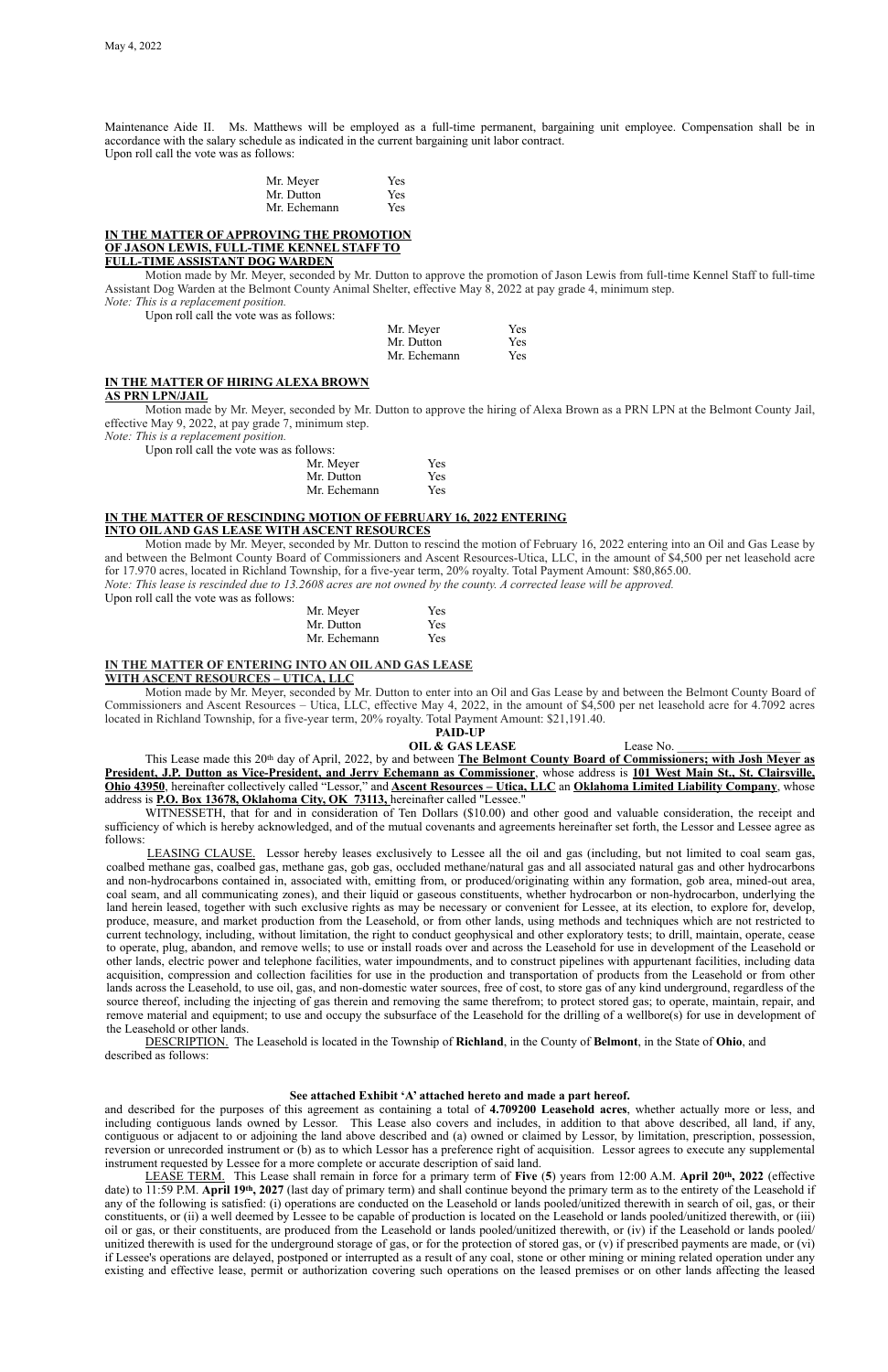premises, such delay will automatically extend the primary or secondary term of this oil and gas lease without additional compensation or performance by Lessee for a period of time equal to any such delay, postponement or interruption.

If there is any dispute concerning the extension of this Lease beyond the primary term by reason of any of the alternative mechanisms specified herein, the payment to the Lessor of the prescribed payments provided below shall be conclusive evidence that the Lease has been extended beyond the primary term.

(A) CONSTRUCTION OF LEASE: The language of this Lease (including, but not limited to, the Lease Term and Extension of Term clauses) shall never be read as language of special limitation. This Lease shall be construed against termination, forfeiture, cancellation or expiration and in favor of giving effect to the continuation of this Lease where the circumstances exist to maintain this Lease in effect under any of the alternative mechanisms set forth above. In connection therewith, (i) a well shall be deemed to be capable of production if it has the capacity to produce a profit over operating costs, without regard to any capital costs to drill or equip the well, or to deliver the oil or gas to market, and (ii) the Lessee shall be deemed to be conducting operations in search of oil or gas, or their constituents, if the Lessee is engaged in geophysical and other exploratory work including, but not limited to, activities to drill an initial well, to drill a new well, or to rework, stimulate, deepen, sidetrack, frac, plug back in the same or different formation or repair a well or equipment on the Leasehold or any lands pooled/unitized therewith (such activities shall include, but not be limited to, performing any preliminary or preparatory work necessary for drilling, conducting internal technical analysis to initiate and/or further develop a well, obtaining permits and approvals associated therewith and may include reasonable gaps in activities provided that there is a continuum of activities showing a good faith effort to develop a well or that the cessation or interruption of activities was beyond the control of Lessee, including interruptions caused by the acts of third parties over whom Lessee has no control or regulatory delays associated with any approval process required for conducting such activities).

EXTENSION OF PRIMARY TERM. Lessee has the option to extend the primary term of this Lease for one additional term of **Five (5)** years from the expiration of the primary term of this Lease; said extension to be under the same terms and conditions as contained in this Lease. Lessee may exercise this option to extend this Lease if on or before the expiration date of the primary term of this Lease, Lessee pays or tenders to the Lessor or to the Lessor's credit an amount equal to the initial consideration given for the execution hereof. Exercise of this option is at Lessee's sole discretion and may be invoked by Lessee where no other alternative of the Lease Term clause extends this Lease beyond the primary term.

#### NO AUTOMATIC TERMINATION OR FORFEITURE.

(B) LIMITATION OF FORFEITURE: This Lease shall never be subject to a civil action or proceeding to enforce a claim of termination, cancellation, expiration or forfeiture due to any action or inaction by the Lessee, including, but not limited to making any prescribed payments authorized under the terms of this Lease, unless the Lessee has received written notice of Lessor's demand and thereafter fails or refuses to satisfy or provide justification responding to Lessor's demand within 60 days from the receipt of such notice. If Lessee timely responds to Lessor's demand, but in good faith disagrees with Lessor's position and sets forth the reasons therefore, such a response shall be deemed to satisfy this provision, this Lease shall continue in full force and effect and no further damages (or other claims for relief) will accrue in Lessor's favor during the pendency of the dispute, other than claims for payments that may be due under the terms of this Lease.

PAYMENTS TO LESSOR. In addition to the bonus paid by Lessee for the execution hereof, Lessee covenants to pay Lessor, proportionate to Lessor's percentage of ownership, as follows:

(A) DELAY RENTAL: To pay Lessor as Delay Rental, after the first year, at the rate of five dollars (\$5.00) per net acre per year payable in advance. **The parties hereto agree that this is a Paid-Up Lease with no further Delay Rental and/or Delay in Marketing payments due to Lessor during the primary term hereof.**

(B) ROYALTY: For all oil and gas substances that are produced and sold from the lease premises, Lessor shall receive as its royalty **Twenty** (**20%**) percent of the sales proceeds actually received by Lessee from the sale of such production, less this same percentage share of all post production costs, as defined below, and less this same percentage share of all production, severance and ad valorem taxes. As used in this provision, post production costs shall mean (i) all losses of produced volumes (whether by use as fuel, line loss, flaring, venting or otherwise) and (ii) all costs actually incurred by Lessee from and after the wellhead to the point of sale, including, without limitation, all gathering, dehydration, compression, treatment, processing, marketing and transportation costs incurred in connection with the sale of such production. For royalty calculation purposes, Lessee shall never be required to adjust the sales proceeds to account for the purchaser's costs or charges downstream from the point of sale. Lessee may withhold Royalty payment until such time as the total withheld exceeds fifty dollars (\$50.00).

(C) DELAY IN MARKETING: In the event that Lessee drills a well on the Leasehold or lands pooled/unitized therewith that is awaiting completion (including, without limitation, hydraulic fracture stimulation), or that Lessee deems to be capable of production, but does not market producible gas, oil, or their constituents therefrom and there is no other basis for extending this Lease, Lessee shall pay after the primary term and until such time as marketing is established (or Lessee surrenders the Lease) a Delay in Marketing payment equal in amount and frequency to the annual Delay Rental payment, and this Lease shall remain in full force and effect to the same extent as payment of Royalty.

(D) SHUT-IN: In the event that production of oil, gas, or their constituents is interrupted and not marketed for a period of twelve (12) months, and there is no producing well on the Leasehold or lands pooled/unitized therewith, Lessee shall, after the primary term, as Royalty for constructive production, pay a Shut-in Royalty within ninety (90) days from the end of the continuous twelve (12) month Shut-in period, equal in amount and frequency to the annual Delay Rental payment until such time as production is re-established (or lessee surrenders the Lease) and this Lease shall remain in full force and effect. During Shut-in, Lessee shall have the right to rework, stimulate, or deepen any well on the Leasehold or to drill a new well on the Leasehold in an effort to re-establish production, whether from an original producing formation or from a different formation. In the event that the production from the only producing well on the Leasehold is interrupted for a period of less than twelve (12) months, this Lease shall remain in full force and effect without payment of Royalty or Shut-in Royalty.

 (E) DAMAGES: Lessee will remove unnecessary equipment and materials and reclaim all disturbed lands at the completion of activities, and Lessee agrees to repair any damaged improvements to the land and pay for the loss of growing crops or marketable timber.

(F) MANNER OF PAYMENT: Lessee shall make or tender all payments due hereunder by check, payable to Lessor, at Lessor's last known address, and Lessee may withhold any payment pending notification by Lessor of a change in address. Payment may be tendered by mail or any comparable method (e.g., Federal Express), and payment is deemed complete upon mailing or dispatch. Where the due date for any payment specified herein falls on a holiday, Saturday or Sunday, payment tendered (mailed or dispatched) on the next business day is timely. (G) CHANGE IN LAND OWNERSHIP: Lessee shall not be bound by any change in the ownership of the Leasehold until furnished with such documentation as Lessee may reasonably require. Pending the receipt of documentation, Lessee may elect either to continue to make or withhold payments as if such a change had not occurred.

(H) TITLE: If Lessee receives evidence that Lessor does not have title to all or any part of the rights herein leased, Lessee may immediately withhold payments that would be otherwise due and payable hereunder to Lessor until the adverse claim is fully resolved. Lessor represents and warrants that there is no existing oil and gas lease which is presently in effect covering the Leasehold.

(I) LIENS: Lessee may at its option pay and discharge any past due taxes, mortgages, judgments, or other liens and encumbrances on or against any land or interest included in the Leasehold; and Lessee shall be entitled to recover from the debtor, with legal interest and costs, by deduction from any future payments to Lessor or by any other lawful means. In the event the leased lands are encumbered by a prior mortgage, then, notwithstanding anything contained herein to the contrary, Lessee shall have the right to suspend the payment of any royalties due hereunder, without liability for interest, until such time as Lessor obtains at its own expense a subordination of the mortgage in a form acceptable to Lessee.

(J) CHARACTERIZATION OF PAYMENTS: Payments set forth herein are covenants, not special limitations, regardless of the manner in which these payments may be invoked. Any failure on the part of the Lessee to timely or otherwise properly tender payment can never result in an automatic termination, expiration, cancellation, or forfeiture of this Lease. Lessor recognizes and acknowledges that oil and gas lease payments, in the form of rental, bonus and royalty, can vary depending on multiple factors and that this Lease is the product of good faith negotiations. Lessor hereby agrees that the payment terms, as set forth herein, and any bonus payments paid to Lessor constitute full consideration for the Leasehold. Lessor further agrees that such payment terms and bonus payments are final and that Lessor will not seek to amend or modify the lease payments, or seek additional consideration based upon any differing terms which Lessee has or will negotiate with any other lessor/oil and gas owner.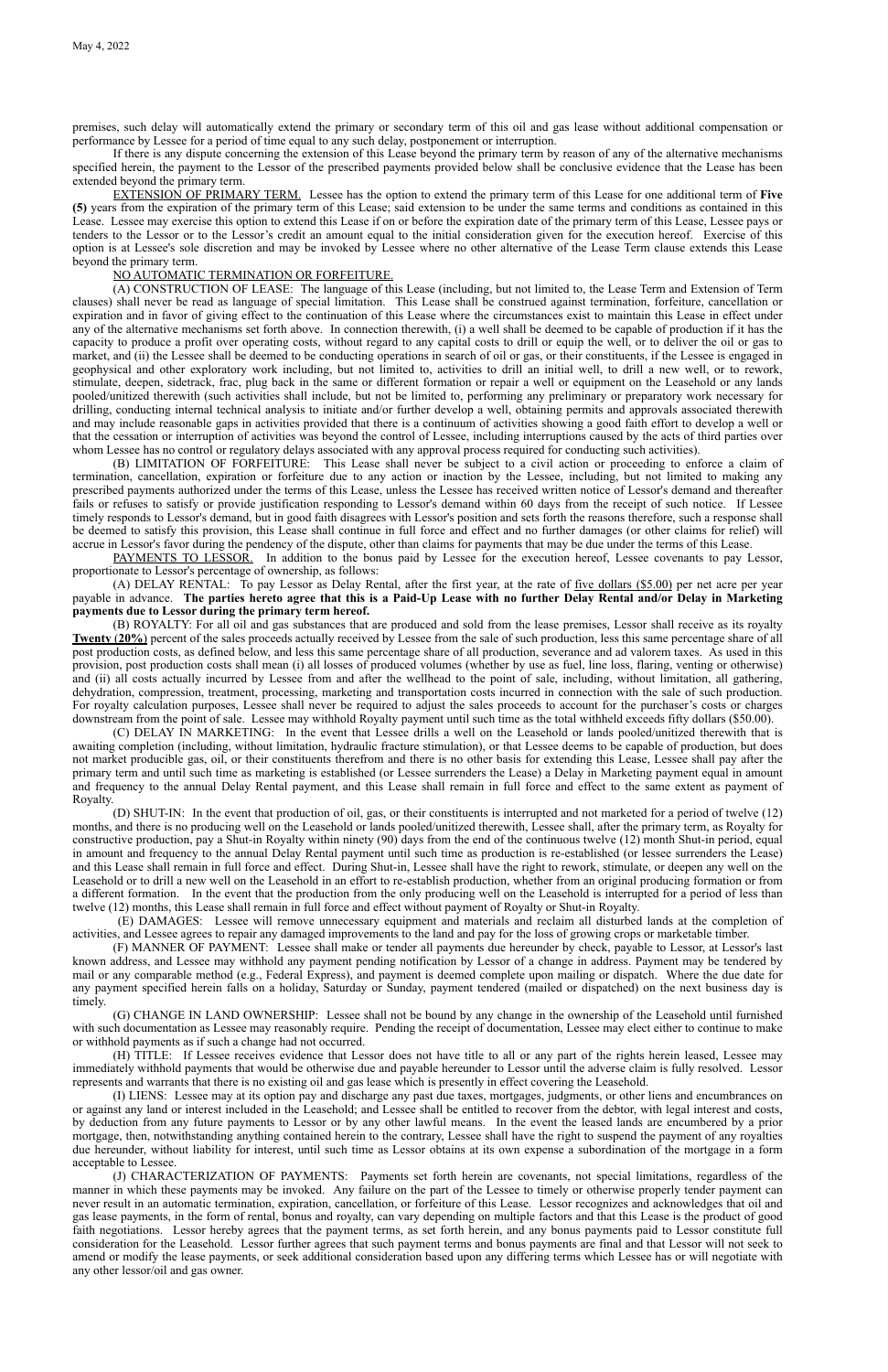(K) PAYMENT REDUCTIONS: If Lessor owns a lesser interest in the oil or gas than the entire undivided fee simple estate, then the rentals (except for Delay Rental payments as set forth above), royalties, shut-in royalties and other payments hereunder shall be paid to Lessor only in the proportion which Lessor's interest bears to the whole and undivided fee.

UNITIZATION AND POOLING. Lessor grants Lessee the right to pool, unitize, or combine all or parts of the Leasehold with other lands, whether contiguous or not contiguous, leased or unleased, whether owned by Lessee or by others, at a time before or after drilling to create drilling or production units either by contract right or pursuant to governmental authorization. Pooling or unitizing in one or more instances shall not exhaust Lessee's pooling and unitizing rights hereunder, and Lessee is granted the right to change the size, shape, and conditions of operation or payment of any unit created. Lessor agrees to accept and receive out of the production or the revenue realized from the production of such unit, such proportional share of the Royalty from each unit well as the number of Leasehold acres included in the unit bears to the total number of acres in the unit. Otherwise, as to any part of the unit, drilling, operations in preparation for drilling, production, or shut-in production from the unit, or payment of Royalty, Shut-in Royalty, Delay in Marketing payment or Delay Rental attributable to any part of the unit (including non-Leasehold land) shall have the same effect upon the terms of this Lease as if a well were located on, or the subject activity attributable to, the Leasehold. In the event of conflict or inconsistency between the Leasehold acres ascribed to the Lease, and the local property tax assessment calculation of the lands covered by the Lease, or the deeded acreage amount, Lessee may, at its option, rely on the latter as being determinative for the purposes of this paragraph.

OPERATIONS. If at the expiration of the primary term, oil or gas is not being produced on the leased premises or lands pooled or unitized therewith, but Lessee has commenced operations on the leased premises or acreage pooled or unitized therewith in search of oil, gas, or their constituents or has completed a dry hole thereon within one hundred eighty (180) days prior to the end of the primary term, this lease shall remain in force so long as operations on said well, or operations on any additional well, are prosecuted with no cessation of more than one hundred eighty (180) consecutive days or such other time as reasonably necessary so long as Lessee conducts such operations in good faith and with due diligence and, if they result in the production of oil or gas, so long thereafter as oil or gas is produced from the leased premises, or upon lands pooled or unitized therewith. Furthermore, if on or after the expiration of the primary term Lessee should drill a dry hole or holes thereon or, if after the discovery of oil or gas, the production thereof should cease from any cause, this lease shall not terminate if Lessee commences operations on the leased premises or lands pooled or unitized therewith in search of oil, gas, or their constituents within one hundred eighty (180) days from the date of completion of a dry hole or cessation of production or such other time as reasonably necessary so long as Lessee conducts such operations in good faith and with due diligence.

FACILITIES. Lessee shall not drill a well on the Leasehold within 200 feet of any structure located on the Leasehold without Lessor's written consent. Lessor shall not erect any building or structure, or plant any trees within 200 feet of a well or within 25 feet of a pipeline without Lessee's written consent. Lessor shall not improve, modify, degrade, or restrict roads and facilities built by Lessee without Lessee's written consent.

CONVERSION TO STORAGE. Lessee is hereby granted the right to convert the Leasehold or lands pooled/unitized therewith to gas storage. At the time of conversion, Lessee shall pay Lessor's proportionate part for the estimated recoverable gas remaining in any well drilled pursuant to this Lease using methods of calculating gas reserves as are generally accepted by the natural gas industry and, in the event that all wells on the Leasehold and/or lands pooled/unitized therewith have permanently ceased production, Lessor shall be paid a Conversion to Storage payment in an amount equal to Delay Rental for as long thereafter as the Leasehold or lands pooled/unitized therewith is/are used for gas storage or for protection of gas storage; such Conversion to Storage payment shall first become due upon the next ensuing Delay Rental anniversary date. The use of any part of the Leasehold or lands pooled or unitized therewith for the underground storage of gas, or for the protection of stored gas will extend this Lease beyond the primary term as to all rights granted by this Lease, including but not limited to production rights, regardless of whether the production and storage rights are owned together or separately.

DISPOSAL AND INJECTION WELLS. Lessor hereby grants to Lessee the right to drill wells and/or re-enter existing wells, including necessary location, roadway and pipeline easements and rights of way, on any part of the Leasehold or lands pooled or unitized therewith for the disposal and/or injection into any subsurface strata, other than a potable water strata, of air, gas, brine, completion and production fluids, waste water and any hydrocarbon related substances from any source, including, but not limited to wells on the Leasehold or lands pooled or unitized therewith or from properties and lands outside the Leasehold or lands pooled or unitized therewith, and to conduct all operations as may be required, for so long as necessary and required by Lessee for purposes as herein provided. If, at the expiration of the primary term, Lessee is disposing and/or injecting into any subsurface strata underlying the Leasehold or lands pooled or unitized therewith or conducting operations for such disposal and/or injection and this lease is not being maintained by any other provision contained herein and no other payments are being made to Lessor as prescribed hereunder, Lessee shall pay to Lessor the sum of one thousand dollars (\$1,000.00) per year, proportionately reduced to Lessor's ownership in the Leasehold and surface as it bears to the full and undivided estate, beginning on the next anniversary date of this Lease and said payment and term of this Lease, insofar as to terms and provisions contained herein applicable to disposal and injection wells, shall continue annually thereafter for so long as necessary and required by Lessee for purposes as herein provided and until all disposal and/or injection wells located on the Leasehold or on lands pooled or unitized therewith are plugged and abandoned. Lessor agrees that if required by Lessee, regulatory agency or governmental authority having jurisdiction, Lessor shall enter a separate Disposal and Injection Agreement with Lessee for the purposes as herein provided.

TITLE AND INTERESTS. Lessor hereby warrants generally and agrees to defend title to the Leasehold and covenants that Lessee shall have quiet enjoyment hereunder and shall have benefit of the doctrine of after acquired title. Should any person having title to the Leasehold fail to execute this Lease, the Lease shall nevertheless be binding upon all persons who do execute it as Lessor.

LEASE DEVELOPMENT. There is no implied covenant to drill, prevent drainage, further develop or market production within the primary term or any extension of term of this Lease. There shall be no Leasehold forfeiture, termination, expiration or cancellation for failure to comply with said implied covenants. Provisions herein, including, but not limited to the prescribed payments, constitute full compensation for the privileges herein granted.

COVENANTS. This Lease and its expressed or implied covenants shall not be subject to termination, forfeiture of rights, or damages due to failure to comply with obligations if compliance is effectively prevented by federal, state, or local law, regulation, or decree, or the acts of God and/or third parties over whom Lessee has no control. RIGHT OF FIRST REFUSAL. If at any time within the primary term of this Lease or any continuation or extension thereof, Lessor receives any bona fide offer, acceptable to Lessor, to grant an additional lease which will take effect upon expiration of this Lease ("Top Lease") covering all or part of the Leasehold, Lessee shall have the continuing option by meeting any such offer to acquire a Top Lease on equivalent terms and conditions. Any offer must be in writing and must set forth the proposed Lessee's name, bonus consideration and royalty consideration to be paid for such Top Lease, and include a copy of the lease form to be utilized reflecting all pertinent and relevant terms and conditions of the Top Lease. Lessee shall have fifteen (15) days after receipt from Lessor of a complete copy of any such offer to advise Lessor in writing of its election to enter into an oil and gas lease with Lessor on equivalent terms and conditions. If Lessee fails to notify Lessor within the aforesaid fifteen (15) day period of its election to meet any such bona fide offer, Lessor shall have the right to accept said offer. Any Top Lease granted by Lessor in violation of this provision shall be null and void. ARBITRATION. In the event of a disagreement between Lessor and Lessee concerning this Lease or the associated Order of Payment, performance thereunder, or damages caused by Lessee's operations, the resolution of all such disputes shall be determined by arbitration in accordance with the rules of the American Arbitration Association. Arbitration shall be the exclusive remedy and cover all disputes, including but not limited to, the formation, execution, validity and performance of the Lease and Order of Payment. All fees and costs associated with the arbitration shall be borne equally by Lessor and Lessee. ENTIRE CONTRACT. The entire agreement between Lessor and Lessee is embodied herein and in the associated Order of Payment (if any). No oral warranties, representations, or promises have been made or relied upon by either party as an inducement to or modification of this Lease.

TITLE CURATIVE. Lessor agrees to execute consents, affidavits, ratifications, amendments, permits and other instruments as Lessee may request to carry out the purpose of this lease, including without limitation, applications necessary to obtain driveway entrance permits, and approvals of drilling or production units which Lessee may seek to form pursuant to governmental authorization.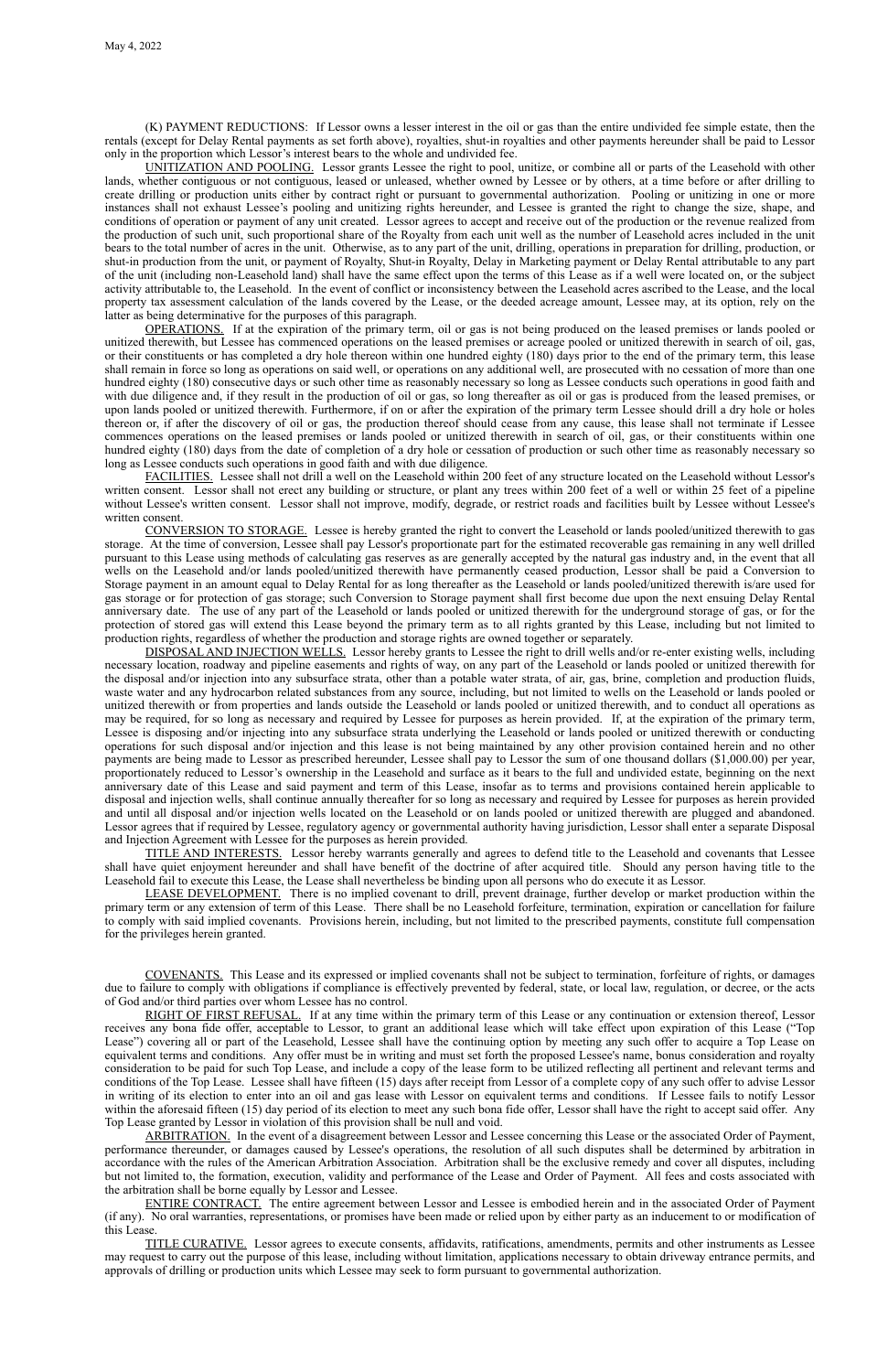SURRENDER. Lessee, at any time, and from time to time, may surrender and cancel this Lease as to all or any part of the Leasehold by recording a Surrender of Lease and thereupon this Lease, and the rights and obligations of the parties hereunder, shall terminate as to the part so surrendered; provided, however, that upon each surrender as to any part of the Leasehold, Lessee shall have reasonable and convenient easements for then existing wells, pipelines, pole lines, roadways and other facilities on the lands surrendered.

SUCCESSORS. All rights, duties, and liabilities herein benefit and bind Lessor and Lessee and their heirs, successors, and assigns.

FORCE MAJEURE. All express or implied covenants of this Lease shall be subject to all applicable laws, rules, regulations and orders. When drilling, reworking, production or other operations hereunder, or Lessee's fulfillment of its obligations hereunder are prevented or delayed by such laws, rules, regulations or orders, or by inability to obtain necessary permits, equipment, services, material, water, electricity, fuel, access or easements, or by fire, flood, adverse weather conditions, war, sabotage, rebellion, insurrection, riot, strike or labor disputes, other Acts of God, or by inability to obtain a satisfactory market for production or failure of purchasers or carriers to take or transport such production, or by any other cause not reasonably within Lessee's control, this Lease shall not terminate, in whole or in part, because of such prevention or delay, and, at Lessee's option, the period of such prevention or delay shall be added to the term hereof. Lessee shall not be liable in damages for breach of any express or implied covenants of this Lease for failure to comply therewith, if compliance is prevented by, or failure is the result of any applicable laws, rules, regulations or orders or operation of force majeure. If this Lease is the subject matter of any lawsuit, arbitration proceeding, or other action, then this Lease shall not expire during the pendency of such lawsuit, arbitration proceeding, or other action, or any appeal thereof, and the period of the lawsuit, arbitration proceeding, or other action, and any appeal thereof, shall be added to the term of this Lease.

Parcel Unknown (Provident Rd. a/k/a State Rt. 9 in John Kovach Subdivision, Cabinet C, Slide 323) - 0.307000 acres - NE/4 of S11/T7/R4; Richland Township, Belmont County, Ohio

Parcel Unknown (Stella Drive, the public park, and Hidden Springs Drive a/k/a T. R. 1614 in Hidden Springs Subdivision Third Addition & Replat of Lots 32 & 33 of Second Addition, Cabinet E, Slide 396) - 1.478200 acres - NE/4 of S18/T7/R4; Richland Township, Belmont County, Ohio

Parcel Unknown (Katherine Dr. in Greenview First Addition, Cabinet D, Slide 362) - 0.855000 acres - NE/4, NW/4 & SW/4 of S5/T7/R4; Richland Township, Belmont County, Ohio

SEVERABILITY. This Lease is intended to comply with all applicable laws, rules, regulations, ordinances and governmental orders. If any provision of this Lease is held by a court of competent jurisdiction to be invalid, void, or unenforceable, the remaining provisions shall survive and continue in full force and effect to the maximum extent allowed by law. If a court of competent jurisdiction holds any provision of this Lease invalid, void, or unenforceable under applicable law, the court shall give the provision the greatest effect possible under the law and modify the provision so as to conform to applicable law if that can be done in a manner which does not frustrate the purpose of this Lease.

COUNTERPARTS. This Lease, including its Exhibits "A" and "B", may be executed in one or more counterparts, each of which will be deemed to be an original copy of this Lease and all of which, when taken together, will be deemed to constitute one and the same agreement. IN WITNESS WHEREOF, Lessor hereunto sets hand and seal.

*Josh Meyer /s/* **Josh Meyer, President** *J. P. Dutton /s/* **J.P. Dutton, Vice-President** *Jerry Echemann /s/* **Jerry Echemann, Commissioner** APPROVED AS TO FORM *David K. Liberati /s/ Assist. PA*

BELMONT COUNTY PROSECUTOR

### **EXHIBIT "A"**

This Exhibit "A" is attached to and made a part of that certain Oil and Gas Lease dated April 20th, 2022, by and between **The Belmont County Board of Commissioners; with Josh Meyer as President, J.P. Dutton as Vice-President, and Jerry Echemann as Commissioner**, as Lessor(s), and **Ascent Resources – Utica, LLC** an **Oklahoma Limited Liability Company**, as Lessee ("Lease"), to wit:

The Leasehold is located in the Township of **Richland**, in the County of **Belmont**, in the State of **Ohio**, and described as follows: Parcel #32-00645.001 - 0.080000 acres - NE/4 of S11/T7/R4; Richland Township, Belmont County, Ohio;

Parcel #32-01777.001 - 0.047000 acres - NE/4 of S11/T7/R4; Richland Township, Belmont County, Ohio;

Parcel Unknown (Hidden Springs Drive in Hidden Springs Subdivision Fourth Addition, Cabinet E, Slide 343) - 1.260000 acres - NE/4 of S18/ T7/R4; Richland Township, Belmont County, Ohio

Parcel Unknown (Johnson Drive in Orchard Terrace, Cabinet C, Slide 370) - 0.682000 acres - SW/4 of S5/T7/R4; Richland Township, Belmont County, Ohio

**LESSOR: The Belmont County Board of Commissioners** *Josh Meyer /s/* **Josh Meyer, President** *J. P. Dutton /s/* **J.P. Dutton, Vice-President** *Jerry Echemann /s/* **Jerry Echemann, Commissioner**

## **EXHIBIT "B"**

This Exhibit "B" is attached to and made a part of that certain Oil and Gas Lease dated April 20th, 2022, by and between **The Belmont County Board of Commissioners; with Josh Meyer as President, J.P. Dutton as Vice-President, and Jerry Echemann as Commissioner**, as Lessor(s), and **Ascent Resources – Utica, LLC** an **Oklahoma Limited Liability Company**, as Lessee ("Lease"), to wit:

In the event any of the terms and conditions contained in this Exhibit "B" alter, conflict with, or are inconsistent with any of the terms and conditions contained in the printed form to which this Exhibit "B" is attached, the terms and conditions contained in this Exhibit "B" shall be controlling.

Any capitalized terms in this Exhibit "B", which are not defined in this Exhibit "B," shall have the meaning given to such terms in the printed form to which Exhibit "B" is attached.

- 1. *Compliance.* Lessee's operations under said land shall comply with all applicable federal and state regulations.
- 2. *No Surface Rights.* Notwithstanding any language to the contrary contained in the Lease or this Exhibit "A", Lessor does not grant and Lessee does not acquire any surface rights. Lessee shall not conduct any Surface Operations on, or use the surface of, the Leasehold except where and as agreed to in a separate, written agreement signed by the parties. Surface Operations shall include by way of example and not of limitation any use of the Leasehold for a well site, staging area, surface or subsurface waterlines, surface or subsurface pipelines, roads, water impoundments, telephone, electric power lines, structures, machinery, gates, meters, regulators, tools, appliances, materials and other equipment, or as a site for equipment, tanks, tank batteries, separators, compressors, dehydrators, gas treatment facilities, processing facilities, or other facilities. The parties agree that no language in the Lease or attached Exhibit "A" shall give the Lessee any right to conduct surface activities on the Leasehold.
- 3. *No Storage Rights.* Notwithstanding anything herein contained to the contrary, Lessee agrees the herein described Leasehold shall not be used for the purpose of gas storage as defined by the Federal Energy Regulatory Commission. Any reference to gas storage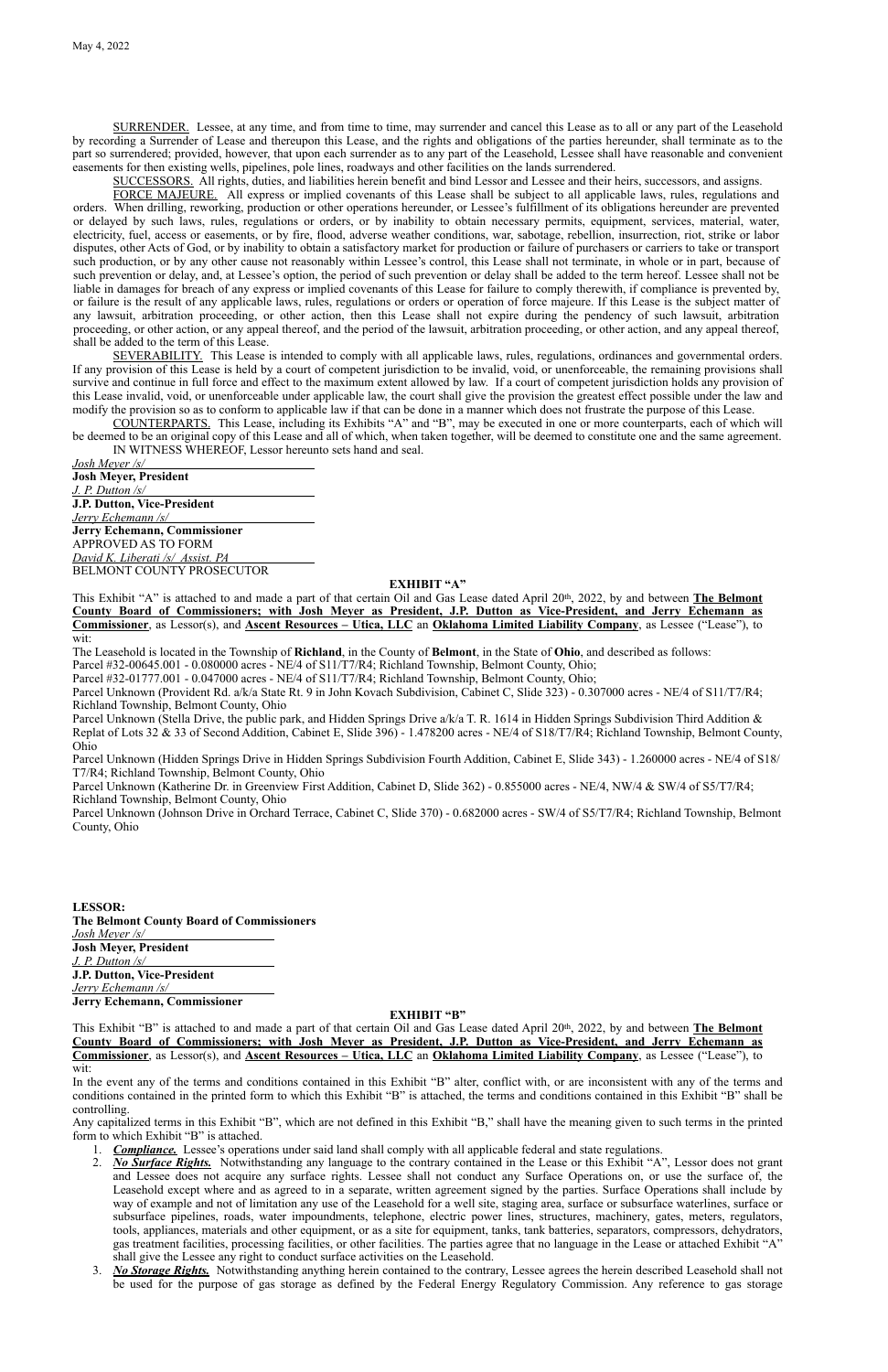contained in this Lease is hereby deleted. If Lessor wishes to enter into an agreement regarding gas storage using the Leasehold with a third party, Lessor shall first give Lessee written notice of the identity of the third party, the price or the consideration for which the third party is prepared to offer, the effective date and closing date of the transaction and any other information respecting the transaction which Lessee believes would be material to the exercise of the offering. Lessor does hereby grant Lessee the first option and right to purchase the gas storage rights by matching and tendering to the Lessor any third party's offering within 30 days of receipt of notice from Lessor.

- 4. *Disposal Wells.* Lessee is not granted any right whatsoever to use the Leasehold, or any portion thereof, for construction and/or operation of any disposal well, injection well, or the construction and/or operation of water disposal facilities. Lessor does not grant and Lessee does not acquire any right to use any portion of the Leasehold for the disposal of any type of foreign matter or material or any drainage, saltwater, brine, or waste, including without limitation any industrial, municipal, hazardous, or radioactive waste. The right to dispose of or inject any waste products, including, but not limited to, waste water and/or brine on or below the Leasehold is specifically excluded from this Lease.
- 5. *Oil and Gas Only.* This Lease shall cover only oil and gas, casinghead gas, casinghead gasoline and other gases and their respective constituent vapors, liquid or gaseous hydrocarbons (but no coalbed methane) that may be produced in association therewith through the well bore. All other minerals including, but not limited to, lignite, coal, uranium, other fissionable material, geothermal energy, sulphur, gravel, rock, stone, copper and metallic ores are not included in this Lease.
- **Formations Granted.** Lessor reserves all oil, gas and other mineral rights from the surface to the top of the Queenston Shales, other than such rights allowed to Lessee to drill through such reserved portions as are necessary for Lessee to have access to the Queenston Shales and below. This Lease shall only cover formations below the Queenston Shales, including but not limited to the Utica and Point Pleasant formations.
- 7. *Leasehold Identification.* Notwithstanding any other provision in the Lease, including that provision being what is commonly known in lease terminology as a "Mother Hubbard Clause," it is understood and agreed that the Lease is valid only as to the specific parcels described and identified in the Lease. This Lease does not include any parcels adjacent or contiguous to the land described in the Lease which are not specifically described in the Lease. If a survey or an examination of real property records should reveal that the parcels identified in the Lease contain more than 0.2398 acres, the Lease will include such additional acreage and Lessee shall pay Lessor a bonus payment thereon.
- 8. *Lease Term.* This Lease shall continue beyond the primary term only for as long as oil, gas or other liquid hydrocarbons are produced in paying quantities from the Leasehold (or lands pooled or unitized therewith) or Lessee is conducting Operations in search of oil and gas under the Leasehold with no cessation of more than ninety (90) consecutive days. If there is a dispute concerning the extension of the Lease beyond the primary term, payments to the Lessor shall not be conclusive evidence that the Lease has extended beyond the primary term.
- 9. *Operations.* "Operations" shall mean only (a) the production of oil, gas or other liquid hydrocarbons in paying quantities subsequent to drilling or (b) the actual drilling, completing, stimulating, reworking, recompleting, deepening, plugging back or repairing of a well in search for or in an endeavor to obtain production of oil or gas, conducted in good faith and with due diligence. Operations in search of oil, gas and their constituents shall be deemed to commence when the top hole is spud, i.e., the drill bit has hit the ground.
- 10. *Gross Royalty.* The Lessee covenants and agrees to pay the Lessor, for all oil, gas, associated hydrocarbons, and marketable byproducts produced from the Leasehold, a royalty equal to twenty percent (20.0%) of the gross proceeds of all oil and gas, and all of their liquid and gaseous constituents produced from or on the Leasehold and sold by Lessee in an arms-length transaction with an unaffiliated bona fide purchaser. It is the intent of the parties hereto that the royalty to be paid is based on the gross proceeds paid to Lessee by an independent third party. The royalty set forth in this Lease shall apply to all oil and gas, and all of their liquid and gaseous constituents, in, on and underneath the Leasehold, including but not limited to natural gas liquids (including but not limited to ethane, pentane, propane, butane and natural gasoline), casinghead gas, condensate, oil and/or other hydrocarbon byproducts removed or recovered from the Leasehold or lands pooled/unitized therewith. For purposes of this Lease, "gross proceeds" means the total consideration paid to Lessee for oil and gas, and all of their liquid and gaseous constituents, produced from the Leasehold free and clear of all costs and expenses. Lessee and Lessor agree that royalties accruing to Lessor under this Lease shall be paid without deduction, directly or indirectly, of any pre-production or post-production costs and/or expenses including but not limited to those relating to producing, gathering, storing, dehydrating, compressing, processing, separating, fractionating, treating, transporting, stabilizing and marketing the oil, gas and other products produced hereunder.

All royalties that may become due hereunder shall commence to be paid on the first well completed on the Leasehold within one hundred-twenty (120) days after the first day of the month following the month during which any well is completed and commences production into a pipeline or oil into transport for sale of such production. On each subsequent well, royalty payments must commence within one hundred- twenty (120) days after the first day of the month following the month during which any well is completed and commences production into a pipeline for sale or oil into transport of such production. Thereafter, all royalties on oil shall be paid to Lessor on or before the last day of the second month following the month of production, and all royalties on gas shall be paid to Lessor on or before the last day of the third month following the month of production. Royalties not paid when due shall bear interest at the prime rate as published by the Wall Street Journal as of the date payment is first due, plus two and a half percent (2.5%) per annum.

*11. Pugh Clause.*

a) Horizontal Pugh Clause: As to any Leasehold acreage which is not included within a drilling or production unit at the expiration of the primary term or any extension thereof, this Lease shall automatically terminate and be of no further force or effect as to such acreage.

b) Vertical Pugh Clause: At the end of the primary term, including any extension of the primary term, this Lease shall terminate as to all strata, depths and horizons under each drilling or production unit lying more than two hundred (200) feet below the stratigraphic equivalent of the base (bottom) of the deepest formation from which production of oil or gas in paying quantities is being maintained (or, in the case of a shut-in gas well, can be maintained).

- 12. *Limitation of Forfeiture.* In the event Lessor considers that Lessee has breached this Lease or that Lessee has not complied with its obligations hereunder, both express and implied, including the non-payment of royalty or rent, Lessor shall notify Lessee in writing, setting out specifically in what respects Lessee is in default or Lessee has breached this Lease. Lessee shall then have thirty (30) days after date of receipt of said notice within which to meet or commence to meet all or any part of the breaches alleged by Lessor, or to correct any default. The service of said notice shall be precedent to the bringing of any claim or action by Lessor on this Lease for any cause, and no such claim or action shall be brought until the lapse of thirty (30) days after service of such notice on Lessee. Neither the service of said notice nor the doing of any acts by Lessee aimed to meet all or any of the alleged breaches or the default shall be deemed an admission or presumption that Lessee has failed to perform all of its obligations hereunder. Upon breach or default by Lessee, Lessor shall be entitled to exercise any and all remedies available at law, in equity or otherwise, each such remedy being considered cumulative. No single exercise of any remedy set forth herein shall be deemed an election to forego any other remedy.
- 13. *Signing Bonus.* Lessee agrees to pay Lessor a signing bonus of Four Thousand Five Hundred Dollars (\$4,500.00) for each net acre contained within the Leasehold. This signing bonus shall be paid under the terms set forth in the associated Order of Payment.
- 14. *Extension of the Primary Term.* Lessee has the option to extend the primary term of this Lease for one (1) additional five (5) year period. This option may be exercised by Lessee by notifying Lessor in writing of Lessee's intent to exercise its option and simultaneously therewith paying to Lessor in full, prepaid at any time prior to termination of the primary term, a lease bonus for the 5 year renewal period equal to the Signing Bonus set forth herein. Lessor and Lessee agree that such extension payment shall be based upon the net acres in the Leasehold which are not included in drilling or production units or otherwise being maintained by other provisions in the Lease at the expiration of the primary term.
- 15. *Taxes.* Lessor shall pay all Ad Valorem taxes on the property covered by this Lease, except to the extent of any increase in Ad Valorem taxes attributable solely to Lessee's operations under this Lease. Lessee shall pay all Ad Valorem taxes which are attributable solely to Lessee's operations under this Lease. In the event Ad Valorem taxes under the tax and assessment structure in effect on the signing of this Lease pertaining or attributable to the lands covered by this lease are increased by reason of Lessee's operations relating to the Leasehold, Lessee shall be solely responsible for paying the amount of such increase in taxes and shall reimburse Lessor for the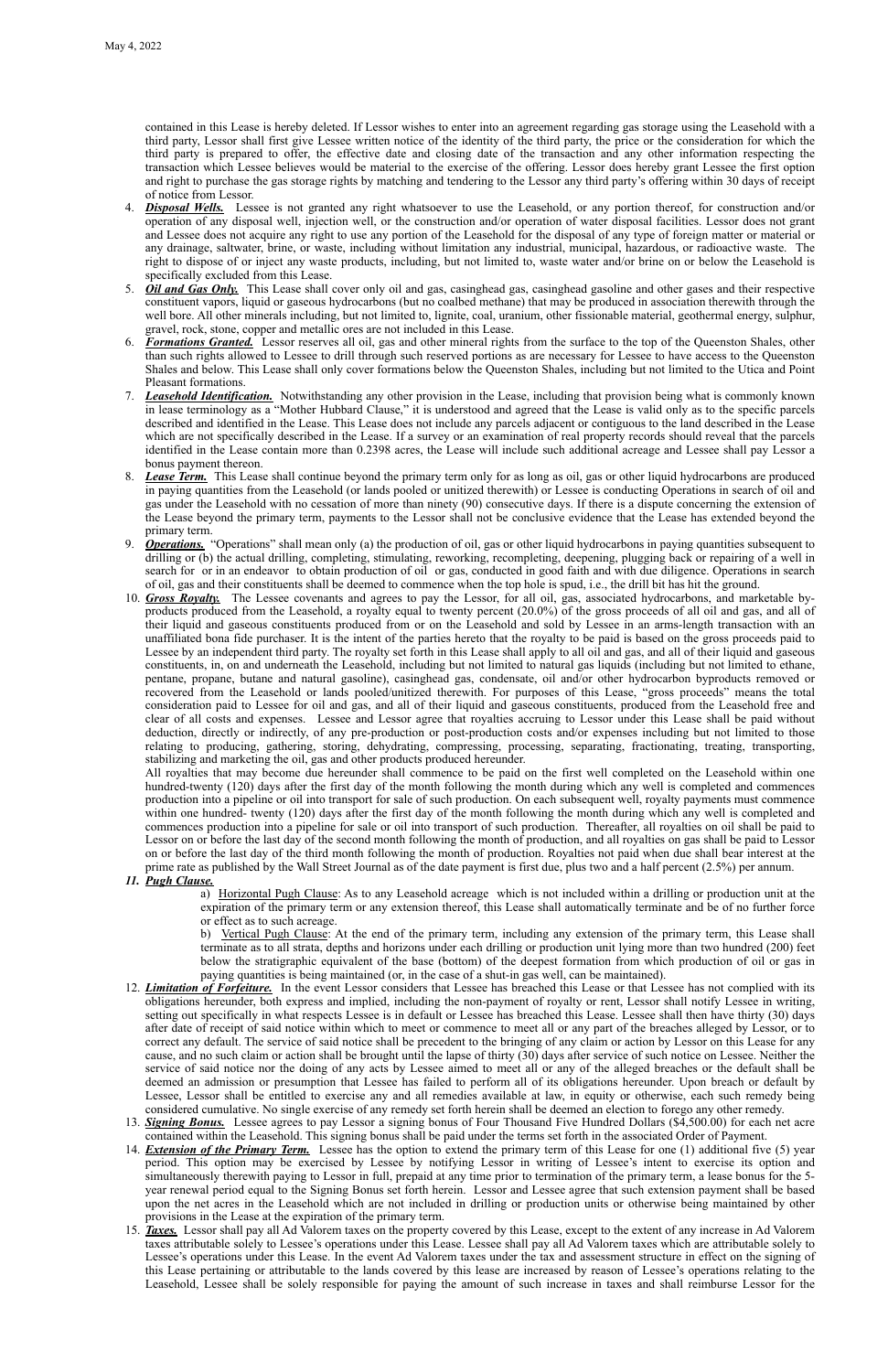amount of such increase within 30 days after receiving from Lessor written documentation supporting such increase. Despite anything to the contrary, Lessee shall be responsible for payment of all severance taxes associated with production of oil and gas under this Lease, but shall withhold from Lessor's royalty payments, the portion of severance taxes attributable to Lessor's royalty share if Lessee pays Lessor's share on Lessor's behalf. Lessee agrees to pay for any CAUV recoupment incurred by Lessor as a result of Lessee's operations under this Lease, but any such payment shall be based only upon the acreage actually disturbed by Lessee. Subsequent to the execution of this Lease, if there is a change in the Ohio tax code that provides for an increase in severance taxes or other taxes attributable to or resulting from oil and gas production form the Leasehold, Lessor and Lessee agree to abide by the law and pay their proportionate share accordingly.

- 16. *Delay in Marketing.* Notwithstanding anything herein contained to the contrary, Lessee agrees that the "Delay in Marketing" paragraph contained in the Lease is hereby deleted. Any other references to Delay in Marketing that are contained in this Lease are also hereby deleted.
- 17. *Shut-In.* If all wells on the Leasehold capable of producing gas in paying quantities, are shut-in for any reason and gas is not sold or used off the Leasehold (which wells are herein sometimes called a "shut-in" gas well), for longer than sixty (60) consecutive days, Lessee shall pay or tender to Lessor, as shut-in gas well royalty, a yearly sum (payable quarterly or at the end of the shut-in period, whichever first occurs) equal to Fifty Dollars (\$50.00) per net mineral acre until such time as production is reestablished (or Lessee surrenders the Lease) and this Lease shall remain in full force and effect. The first such payment of shut-in gas well royalty is to be made on or before thirty (30) days after the end of the above referenced sixty (60) day period. Succeeding payments may be made annually thereafter on or before the anniversary of the due date of such payment. Notwithstanding the making of such shut-in gas well royalty payments, Lessee shall be and remain under the continuing obligation to (a) use all reasonable efforts to find a market for said gas and to commence or resume marketing same when a market is available, (b) reasonably develop the lands then subject to this Lease, and (c) drill all such wells on the lands then subject to this Lease as may be reasonably necessary to protect same from drainage by wells on adjoining or adjacent lands. It is understood and agreed that this Lease may not be maintained in force for an continuous period of time longer than forty-eight (48) consecutive months, or sixty (60) cumulative months after the expirations of the primary term hereof solely by the provision of the shut-in royalty clause.
- 18. *No Title Warranty.* This Lease is made without warranty of title express, implied or statutory. Lessor makes no representations as to its right, title or interest in the Leasehold, and does not warrant title or agree to defend title to the Leasehold. It shall be Lessee's burden and obligation to assure itself of the quality of title to the Leasehold. All payments made to Lessor under this Lease are non-refundable.
- 19. *Liens Against Lessee.* In the event any lien or encumbrance (except and not including any lien or encumbrance in the nature of a security interest conveyed by Lessee for purposes of financing operations on the Leasehold) is filed against the Leasehold out of or pertaining to the operations by Lessee, Lessee shall within forty-five (45) calendar days following the date such lien or encumbrance is recorded cause such lien or encumbrance to be released from record, and Lessee shall provide Lessor written evidence of such release. Lessee's contention that the lien or encumbrance arises from a bona fide dispute shall not be grounds for Lessee's failure or refusal to remove the lien or encumbrance as required herein.
- 20. *Pooling and Unitization.* Lessee shall have the right to pool, unitize, or combine all or part of the Leasehold with any other contiguous leased lands prior to drilling. The Leasehold shall not be pooled or unitized in a drilling or production unit which shall exceed eighty (80) acres for a vertical well. The Leasehold shall not be pooled or unitized in a drilling or production unit which shall exceed six hundred forty (640) acres for a horizontal well unless the wellbore extends beyond 6,000 feet in horizontal length in the unit in which case the unit shall not exceed twelve hundred and eighty (1280) acres. Lessee shall furnish to Lessor a copy of the declaration of the unit of which any portion of the Leasehold shall be a part, including a copy of all plats, maps, and exhibits to such application or declaration.
- 21. *Implied Covenants.* No language included in this Lease shall have the effect of negating any implied covenant recognized under applicable law and all implied covenants recognized under applicable law shall be included in this Lease.
- 22. *Arbitration.* The paragraph entitled "Arbitration" and any reference to arbitration contained in this Lease shall be deleted in their entirety. In the event of a disagreement between Lessor and Lessee concerning this Lease or any related document, performance thereunder, or damages caused by Lessee's operations, the resolution of all such disputes shall only be determined by arbitration if both parties agree to arbitrate in writing at the time the dispute arises, otherwise the dispute shall be determined by the court of common pleas in the county in which the Leasehold is located. No language included in this Lease shall have the effect of requiring the parties to resolve any disputes by arbitration. This Lease and all related documents shall be governed by and construed in accordance with the laws of the State of Ohio.
- 23. *Release of Lease.* Upon expiration, surrender or other termination of this Lease as to any portion of the Leasehold, Lessee shall deliver to Lessor, within sixty (60) days after the date of termination, surrender or expiration, a release or other written cancellation of this Lease in recordable form. In the case of a partial release, Lessee shall deliver a plat showing the specific acreage being released and a partial release containing a description of the acreage and depths being released, in form suitable for recording.
- 24. *Assignment.* The rights and estate of any party hereto may be assigned from time to time in whole or in part and as to any horizon, subject to the written consent of the Lessor which shall not be unreasonably withheld. Provided, however, that consent from the Lessor shall not be required in the event of an assignment by Lessee: to an affiliate, subsidiary, or internal partner, joint venture partners or in consequence of a merger or amalgamation. Lessee shall notify Lessor of such assignment and furnish Lessor a true copy of any assignment. All of the covenants, obligations, and considerations of this Lease shall extend to and be binding upon the parties hereto, their heirs, successors, assigns, and successive assigns. No assignment by Lessee (or any assignee of Lessee) of all or any part of or interest in this Lease shall relieve Lessee (or any assignee of Lessee) of any liability for breach of any covenant, warranty or other obligation of Lessee hereunder, whether theretofore or thereafter accrued. Each assignee of all or any portion of the rights of Lessee hereunder agrees to be bound by the provisions of this Lease to the same extent as if such assignee were an original party to this Lease. If the Lessor or any of the Lessor's successors or assigns requests a full executed copy of the Lease from the Lessee, or its successors or assigns, then such copy (including Exhibit "A") shall be provided to such party so requesting within thirty (30) days of the request being made.
- 25. *Force Majeure.* Should Lessee be prevented from complying with any express or implied covenant of this Lease (except payment of

money), or from conducting drilling or reworking operations or producing oil and gas by reason of force majeure including fire, flood, natural disasters, war, sabotage, rebellion, insurrection, riot, or other Acts of God, or as the result of any federal or state law, order, rule or regulation of governmental authority, Lessee shall provide notice to Lessor of the nature of the Force Majeure, indicate the expected length of delay, and work diligently to remove or resolve the force majeure event. In no event shall this Lease be held in effect due to the terms contained in the force majeure clause for any continuous period of time longer than ninety-six (96) cumulative months after the expiration of the primary term.

- 26. *Audit Rights.* Lessee grants to Lessor or Lessor's designee the right at Lessor's expense, to examine, audit, copy or inspect books, records, and accounts of Lessee pertinent to the audit purpose of verifying the accuracy of the reports and statements furnished to Lessor, and for checking the amount of payments lawfully due to Lessor under the terms of this Lease. In exercising this right, Lessor shall give reasonable notice to Lessee of its intended audit and such audit shall be conducted during normal business hours at the office of Lessee at the sole cost and expense of Lessor. Lessor shall not have the right to audit more than once every twelve (12) month period. However, if the amount of exceptions or deficiencies in royalty payments revealed by the audit equal or exceed 125% of the cost and expense of the audit, then the Lessee shall bear the cost and expense of the audit and all monies due as a result of the audit findings (audit exceptions, costs, and expenses) shall be payable within ninety (90) days of the final determination of the amounts due. Upon Lessor's written request (which request shall not be made more than two (2) times in any calendar year), Lessee shall provide to the Lessor information relevant to the production, use, transfer, disposal and sale of oil and gas from wells on the Leasehold or lands pooled or unitized therewith. Such production information shall be strictly confidential and Lessor agrees to not provide any such information to any party without prior written consent of Lessee.
- 27. *Indemnity.* Lessee agrees to defend, indemnify and hold harmless Lessor and Lessor's heirs, successors, representatives, agents and assigns ("Indemnitees"), from and against any and all claims, demands and causes of action for injury (including death) or damage to persons or property or fines or penalties, or environmental matters arising out of, incidental to or resulting from the operations of or for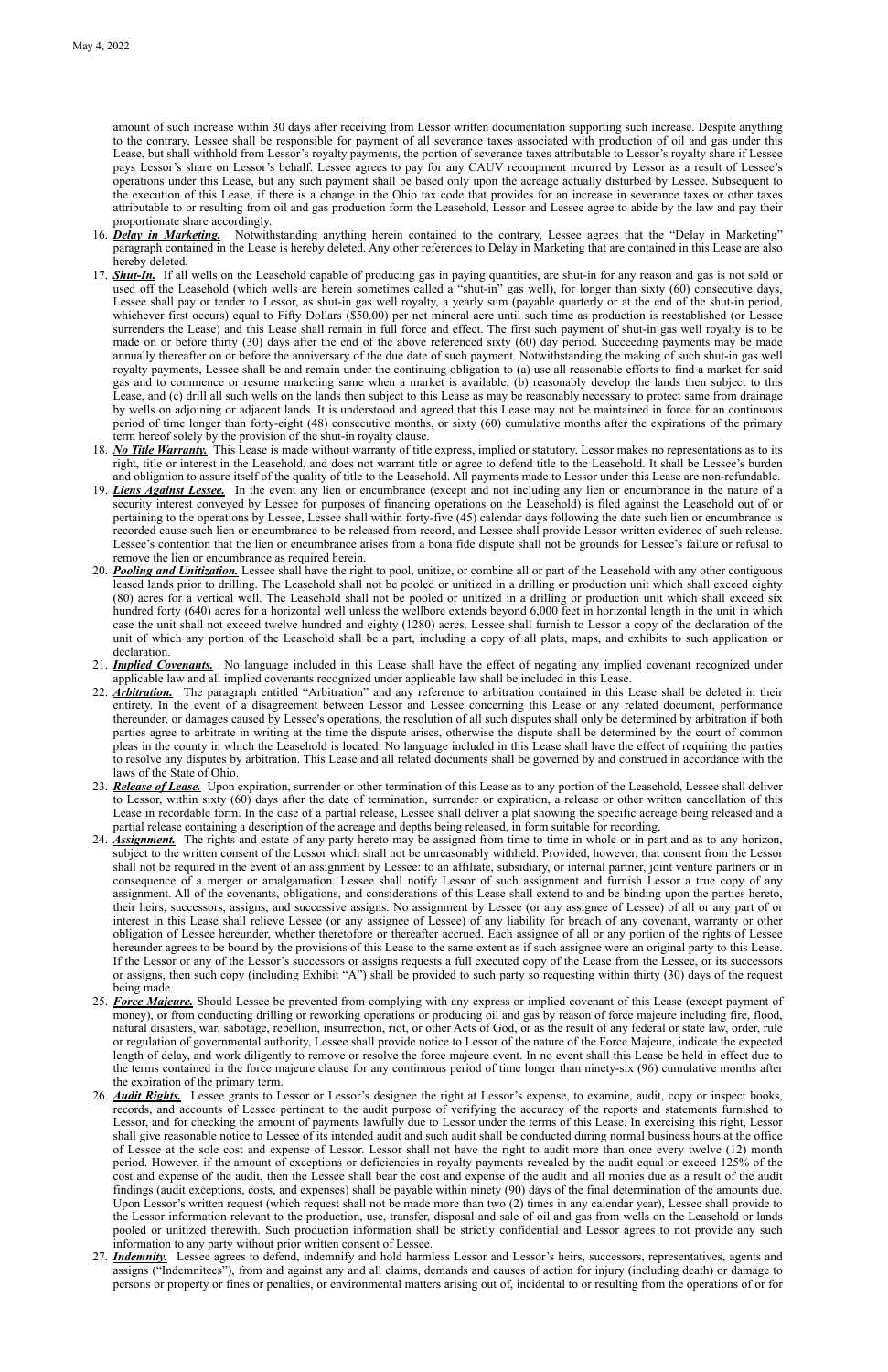Lessee or Lessee's servants, agents, employees, guests, licensees, invitees or independent contractors, and from and against all costs and expenses incurred by Indemnitees by reason of any such claim or claims, including reasonable attorneys' fees; and each assignee of this Lease, or an interest therein, agrees to indemnify and hold harmless Indemnitees in the same manner provided above. Such indemnity shall apply only to any claim arising out of operations conducted under or pursuant to this Lease, however caused and whether based upon negligence, contract, statute, strict liability or other grounds or reasons, provided, however, such indemnity shall not apply to claims arising out of the negligence of Lessor, Lessor's guests or invitees not arising out of, incidental to, or resulting from, the operations of or for Lessee. The terms hereof shall survive the expiration or surrender of this Lease.

- 28. *Hazardous Materials.* Lessee's use of any substances which are defined as a "hazardous material" or "toxic substance" or "solid waste" in applicable federal, state or local laws, statutes or ordinances shall comply with all applicable laws and regulations. Should any pollutant, hazardous material, toxic substance, contaminated waste or solid waste be released on the Leasehold, for any reason, in any quantity, Lessee shall notify all appropriate governmental entities of such an event, and then immediately thereafter notify the Lessor, and shall be responsible for and timely pay all costs of clean-up, remediation, and other costs related to and arising from the release, including but not limited to penalties.
- 29. *Water Quality Testing.* Prior to commencing drilling operations, Lessee, at its sole cost and expense, shall test the water quality of Lessor's water source(s) located within two thousand feet (2,000') of Lessee's well pad that are identified by Lessor as currently utilized for human and/or domestic livestock consumption. Lessor's water sources being tested must have functioning pumps installed. Samples from Lessor's water source(s), covered by this agreement, will be analyzed for Lessee's standard baseline parameter list of general water quality indicators including methane levels. Testing of Lessor's water supply shall be conducted by an independent testing laboratory, selected by Lessee, having state and/or National Environmental Laboratory Accreditation Program (NELAP) accreditations. In the event Lessor claims that Lessee's drilling operations have adversely and materially affected Lessor's water source(s), Lessee shall again test Lessor's water source(s) to ensure that said water supply is not or has not been adversely and materially affected by Lessee's drilling operations, including changes in flow or quality, color, smell or taste. Lessor shall be notified prior to any water sampling events, and Lessor or its agents or representatives shall have the right to be present during such events. The results of these tests will be provided to Lessor within 30 days of Lessee's receipt of the final results from the independent testing laboratory unless otherwise required by state or regulatory agency. Only non-invasive means of testing shall be used; Lessee shall not be required to pull pumps, move windmills, etc.

In the event the water quality of such water source(s) is reduced and/or materially and adversely altered or polluted primarily as a result of Lessee's operations, Lessee shall take any and all reasonable steps to restore the water supply to its condition prior to Lessee's operations. During the period of water replacement/remediation, Lessee shall supply Lessor with an adequate supply of potable water consistent with Lessor's use of the damaged water supply prior to Lessee's operation and shall comply with all applicable regulations of the State of Ohio and the Federal government. Lessee shall not be responsible for diminished water quality of Lessor's water source(s) due to causes out of Lessee's control, including but not limited to seasonal variability and drought conditions.

30. *Water Quantity Testing.* In addition to the water quality testing outlined, Lessee shall conduct water quantity testing of Lessor's registered water wells located within two thousand Feet (2,000') of Lessee's well pad that are identified by Lessor as currently utilized for human and/or domestic livestock consumption. Lessor hereby acknowledges that invasive water quantity testing is accompanied with inherent risk, not all of which can be prevented, mitigated, or rectified by Lessee. Lessee shall not be liable for normal use of a water source including, but not limited to the wear and tear of mechanical components and tubing.

Such testing shall be conducted prior to the commencement of drilling operations on the Leasehold. In the event Lessor claims that Lessee's drilling operations have adversely and materially diminished the quantity of said water source(s), Lessee shall again test Lessor's water source(s) to ensure that the quantity of said water wells has not or has not been adversely and materially diminished by Lessee's drilling operations. Lessee shall bear sole responsibility for any and all costs associated with water quantity testing conducted by Lessee. The results of these tests will be provided to Lessor within 30 days of Lessee's receipt of the final results from the independent testing laboratory unless required otherwise by state or regulatory agency. Lessee shall not be responsible for diminished water quantity of Lessor's water source(s) due to causes out of the Lessee's control, including but not limited to seasonal variability and drought conditions..

All samples drawn in order to meet the requirements of this section shall be taken from an available cold water spigot nearest to the water well (prior to any home treatment system, whenever possible). Such water quantity testing shall utilize a timed bucket test to measure the flow rate of Lessor's water well at full open valve position (based on the current mechanical configuration of Lessor's water well) in addition to a water level measurement in Lessor's water well. Such water quantity testing shall be obtained only from readily accessible and safe water well locations, as deemed by Lessee. Lessor shall provide Lessee with information about Lessor's water well based, including but not limited to the completion of Lessee's Water Supply Survey and the registered Well Log records (completed at the time of installation of the water well) within 30 business days of receipt.

In the event water quantity measuring equipment cannot be retrieved from Lessor's well, Lessee shall undertake reasonable efforts to retrieve such equipment and shall be solely responsible for the costs associated with such efforts. Further, Lessee shall not be liable for potential future costs or liability of mechanical equipment in Lessor's well if, at the conclusion of water quantity testing, the equipment remains functioning at pre-testing conditions.

Should the quantity of Lessor's water well be reduced primarily as a result of Lessee's operations, as determined by a court or state agency having competent jurisdiction, Lessee shall take all reasonable and prudent steps to restore water quantity to its pre-existing condition as noted at the time of Lessee's pre-drill water quantity testing or compensate Lessor for the damage and inconvenience caused thereby.

In the event the water quantity of Lessor's water well is reduced as a result of Lessee's operations, as determined by a court or state agency having competent jurisdiction, Lessee shall take any and all reasonable steps to restore quarter quantity to its condition prior to Lessee's operations as noted at the time of Lessee's pre-drill water quantity testing or compensate Lessor for the damage and inconvenience caused thereby. During the period of water replacement/remediation, Lessee shall supply Lessor with an adequate supply of potable water consistent with Lessor's use of the damaged water supply prior to Lessee's operation and shall comply with all applicable regulations of the State of Ohio and the Federal government.

- *31. Water Usage.* Lessee agrees not to use any surface or subsurface water from the Leasehold, including water from Lessor's wells, ponds, springs, lakes, reservoirs or creeks located on the Leasehold, without Lessor's written consent and agreement with Lessor, separate from this Lease. Lessee shall not drill or operate any water well, take water, or inject any substance into the subsurface, or otherwise use or affect water in subsurface water formations. In the event any of Lessee's operations under the Lease damage, disturb, contaminate, pollute, or injure any water sources on the Leasehold, Lessee shall take prompt action to correct any such damage, contamination, pollution, disturbance or injury at its sole expense.
- *32. Prudent Operator* Lessee will conduct all operations as a prudent operator; and will attempt to secure a market for production from a well.

*33. R.C. §307.11.* The Lease term shall be subject to Ohio Revised Code 307.11 as may be modified or amended.

## **LESSOR:**

### **The Belmont County Board of Commissioners**

*Josh Meyer /s/*

### **Josh Meyer, President**

*J. P. Dutton /s/*

## **J.P. Dutton, Vice-President**

*Jerry Echemann /s/*

## **Jerry Echemann, Commissioner**

Upon roll call the vote was as follows:

| Mr. Meyer    | Yes        |
|--------------|------------|
| Mr. Dutton   | <b>Yes</b> |
| Mr. Echemann | Yes        |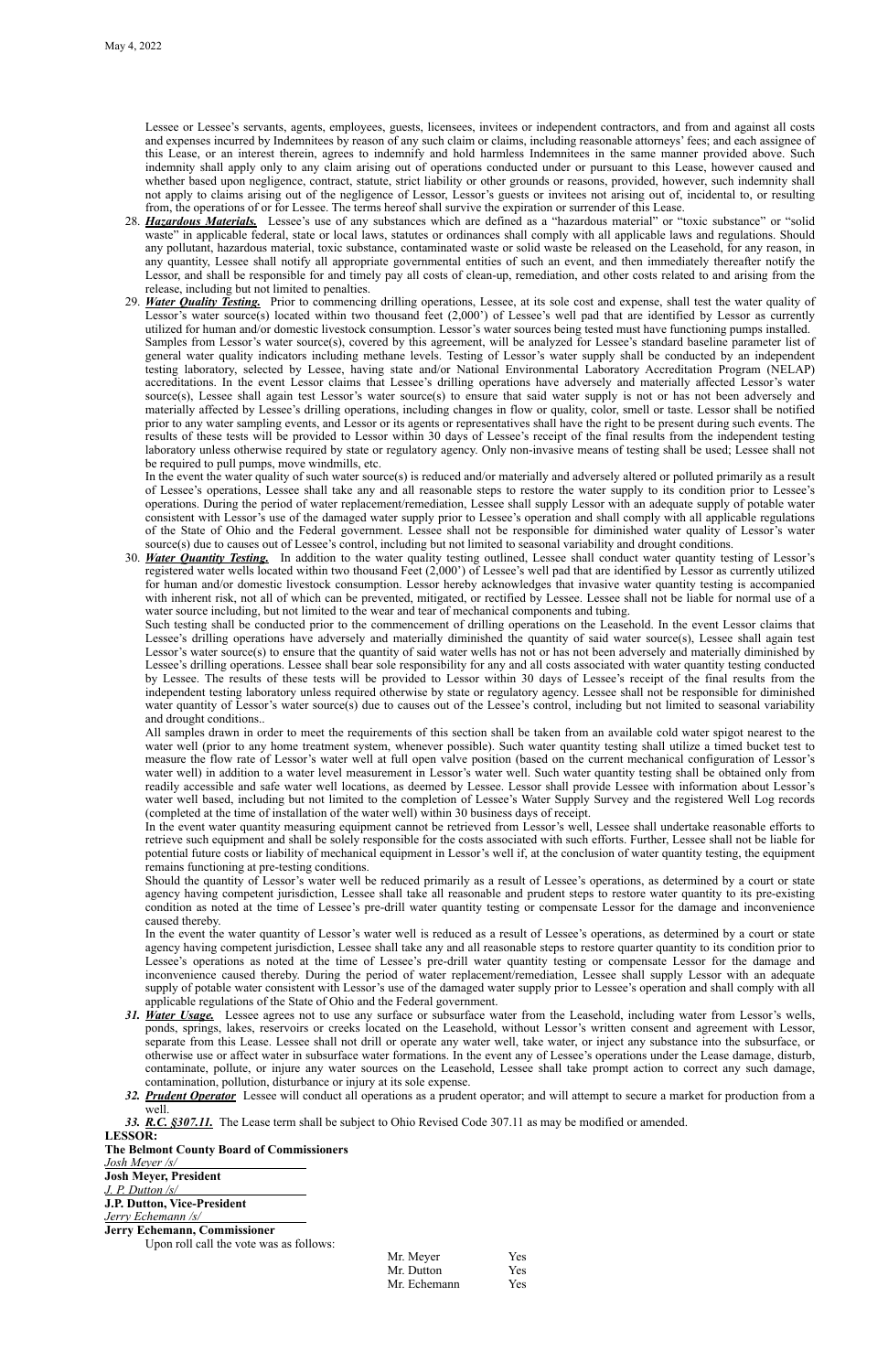#### **IN THE MATTER OF APPROVING ESTIMATE #1208 FROM JUSTIN PRODUCTS/SHERIFF'S DEPARTMENT**

Motion made by Mr. Meyer, seconded by Mr. Dutton to approve estimate #1208 from Justin Products for one (1) automatic floor scrubber in the amount of \$3,494.00 for the Belmont County Sheriff's Department.

Upon roll call the vote was as follows:

| Mr. Meyer    | <b>Yes</b> |
|--------------|------------|
| Mr. Dutton   | <b>Yes</b> |
| Mr. Echemann | <b>Yes</b> |

**OPEN PUBLIC FORUM-John Drewitt, Lashley Hill Road, Shadyside thanked the Board of Commissioners for helping to get his road paved,** it was shut down for over three years due to a slip. He said FEMA will not pay for the inspection so Mead Township will have to cover the cost. Mr. Drewitt asked the board if they could help get funding for the township to help with the cost.

Richard Hord, Martins Ferry, asked for comments on the recent election. Mr. Meyer said a great job was done by the Belmont County Board of Elections. It went as smoothly as possible. Mr. Dutton said the Secretary of State always notices the work done by Belmont County Board of Elections.

### **RECESS**

## **Lisa Ward, Executive Director, Mental Health and Recovery Board**

## **Re: Mental Health Awareness Month Proclamation**

Ms. Ward said it is important to get the word out as to the causes and treatment of mental illness. One in five individuals are diagnosed with mental illness and the average time for someone to seek treatment is eleven years. Ms. Ward said, "I thank the community and all their support. We have some great partners in Belmont County to be able to collaborate and get services for our residents. With the pandemic, mental health and counseling has become a lot more of a conversation at our dinner tables and our meetings." Mr. Meyer explained last year a program was launched, collaborating with the Mental Health Recovery Board, at the Belmont County Jail to provide mental health and substance abuse services. He said this is a big issue within the correctional system. A licensed social worker has been assigned to the jail to work with the inmates. Mr. Meyer added they are hoping to have a psychiatrist assigned to the jail as well. Mr. Dutton said, "Not every county is doing something like this. We're addressing that in Belmont County, and I think it's something to be proud of because it's a really big issue." Ms. Ward said, "What we're seeing a lot of times is individuals are arrested and they're misdemeanors. They're disorderly conduct, and they sit in cells instead of getting treatment. What we're hoping to do over the next year with our criminal justice collaborative is to continue to build this out."

## **IN THE MATTER OF ADOPTING THE PROCLAMATION**

**DESIGNATING MAY AS MENTAL HEALTH AWARENESS MONTH**

Motion made by Mr. Meyer, seconded by Mr. Dutton to adopt the proclamation designating May as Mental Health Awareness Month.

# *PROCLAMATION RECOGNIZING*

# *MENTAL HEALTH AWARENESS MONTH*

Motion made by Mr. Meyer, seconded by Mr. Dutton to adopt the proclamation designating May as Mental Health Awareness Month. **Whereas,** mental health is essential to everyone's overall health and well-being; and

**Whereas,** all Belmont County residents face challenges in life that can impact their mental health, especially during a pandemic; and

**Whereas,** prevention is an effective way to reduce the burden of mental conditions; and

**Whereas,** there are practical tools that all people can use to improve their mental health and increase resiliency; and

**Whereas,** mental health conditions are real and prevalent in our nation; and

**Whereas,** each business, school, government agency, healthcare provider, organization and citizen share the burden of mental problems and has a responsibility to promote mental wellness and support prevention and treatment efforts.

**Therefore,** we, the Belmont County Board of Commissioners, do hereby proclaim May 2022 as Mental Health Month in Belmont County, and we call upon our citizens to increase their awareness and understanding of mental health and take steps to protect their own mental health and well-being.

Adopted this 4th day of May, 2022.

## **BELMONT COUNTY COMMISSIONERS**

| <u>Jerry Echemann /s/</u> |  |
|---------------------------|--|
| $J. P.$ Dutton $\sqrt{s}$ |  |
| Josh Meyer /s/            |  |
|                           |  |

Upon roll call the vote was as follows:

| Yes |
|-----|
| Yes |
| Yes |
|     |

### **RECESS**

### **IN THE MATTER OF ENTERING EXECUTIVE SESSION AT 10:07 A.M.**

Motion made by Mr. Meyer, seconded by Mr. Dutton to enter executive session with Jeff Felton, DJFS Director and Lori O'Grady, HR Manager, pursuant to ORC 121.22(G)(1) Personnel Exception to consider the employment of a public employee.

Upon roll call the vote was as follows:

| Mr. Meyer    | Yes        |
|--------------|------------|
| Mr. Dutton   | Yes        |
| Mr. Echemann | <b>Yes</b> |

### **IN THE MATTER OF ADJOURNING EXECUTIVE SESSION AT 10:26 A.M.**

Motion made by Mr. Meyer, seconded by Mr. Dutton to exit executive session at 10:26 a.m. Upon roll call the vote was as follows:

| Mr. Meyer    | Yes        |
|--------------|------------|
| Mr. Dutton   | Yes        |
| Mr. Echemann | <b>Yes</b> |

Mr. Meyer said as a result of executive session there are no motions to be considered at this time.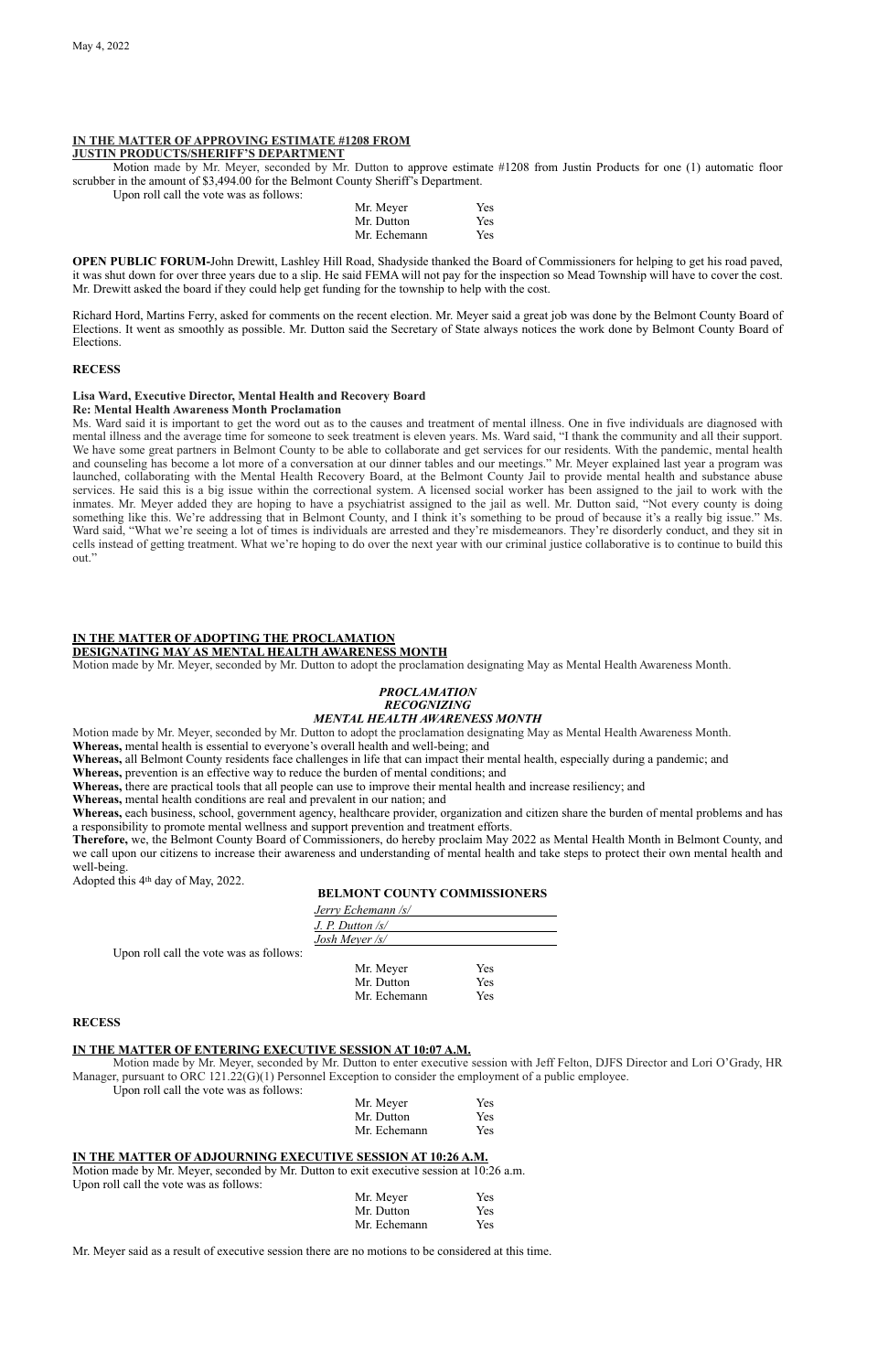## **IN THE MATTER OF ENTERING EXECUTIVE SESSION AT 10:26 A.M.**

Motion made by Mr. Meyer, seconded by Mr. Dutton to enter executive session with Katie Bayness, HR Administrator, pursuant to ORC 121.22(G)(1) Personnel Exception, to consider the employment and compensation of public employees. Upon roll call the vote was as follows:

| Mr. Meyer    | Yes        |
|--------------|------------|
| Mr. Dutton   | <b>Yes</b> |
| Mr. Echemann | Yes        |

### **IN THE MATTER OF ADJOURNING EXECUTIVE SESSION AT 12:13 P.M.**

Motion made by Mr. Meyer, seconded by Mr. Dutton to exit executive session at 12:13 p.m. Upon roll call the vote was as follows:

| Mr. Meyer    | Yes |
|--------------|-----|
| Mr. Dutton   | Yes |
| Mr. Echemann | Yes |

Mr. Meyer said as a result of executive session there is one motion to be considered.

# **IN THE MATTER OF ACCEPTING THE RESIGNATION OF CAROLYN COHEN,**

## **FULL-TIME SENIOR CENTER COORDINATOR**

Motion made by Mr. Meyer, seconded by Mr. Dutton to accept the resignation of Carolyn Cohen, full-time Senior Center Coordinator at Senior Services of Belmont County, effective May 4, 2022.

Upon roll call the vote was as follows:

| Mr. Meyer    | Yes |
|--------------|-----|
| Mr. Dutton   | Yes |
| Mr. Echemann | Yes |

Mr. Meyer said there is one additional motion to consider which is not the result of the executive session.

### **IN THE MATTER OF ACCEPTING PROPOSAL NUMBER PPA28226 FROM H. E. NEUMANN COMPANY/911 DISPATCH ROOM**

Motion made by Mr. Meyer, seconded by Mr. Dutton to accept proposal number PPA28226 from H. E. Neumann Company in the amount of \$7,732.00 for all labor and materials necessary to replace the failed 6.25 ton condensing unit and evaporator coil that are part of the HVAC system serving 911 Dispatch room.

Upon roll call the vote was as follows:

| Mr. Meyer    | Yes |
|--------------|-----|
| Mr. Dutton   | Yes |
| Mr. Echemann | Yes |